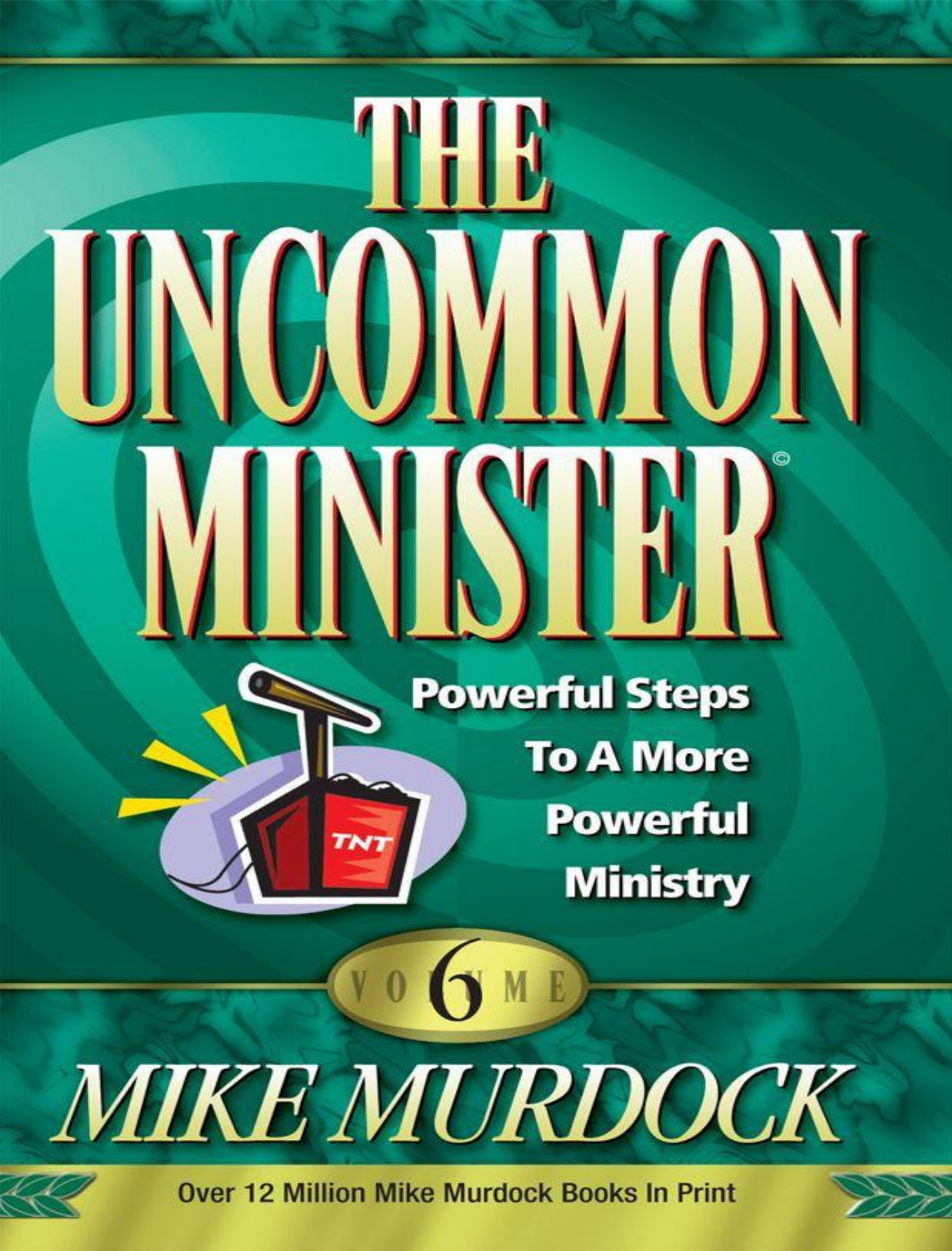# **The Uncommon Minister**

#### *Volume 6*

*by*

#### **Mike Murdock**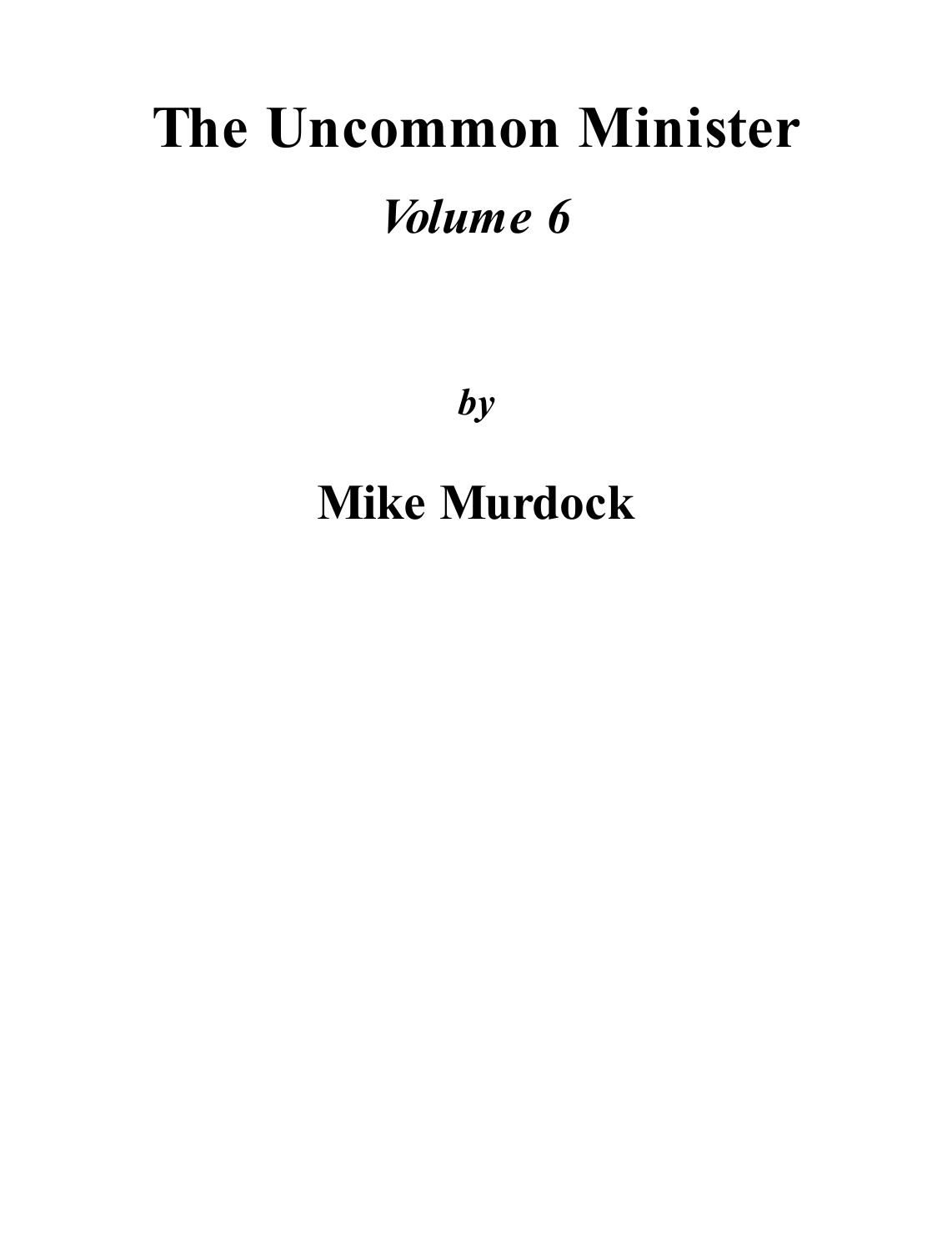### **Table of Contents**



- 1. Establish Your Secret Place For Meeting Privately With The Holy Spirit Each Day.
- 2. Preach To Reveal The Greatness of God.
- 3. Know Your Staff Well.
- 4. Keep A Receipt For Every Ministry Purchase.
- 5. Give Your Total Attention To The Immediate Moment.
- 6. Find Your Greatness.
- 7. Teach Your People The Power of Asking.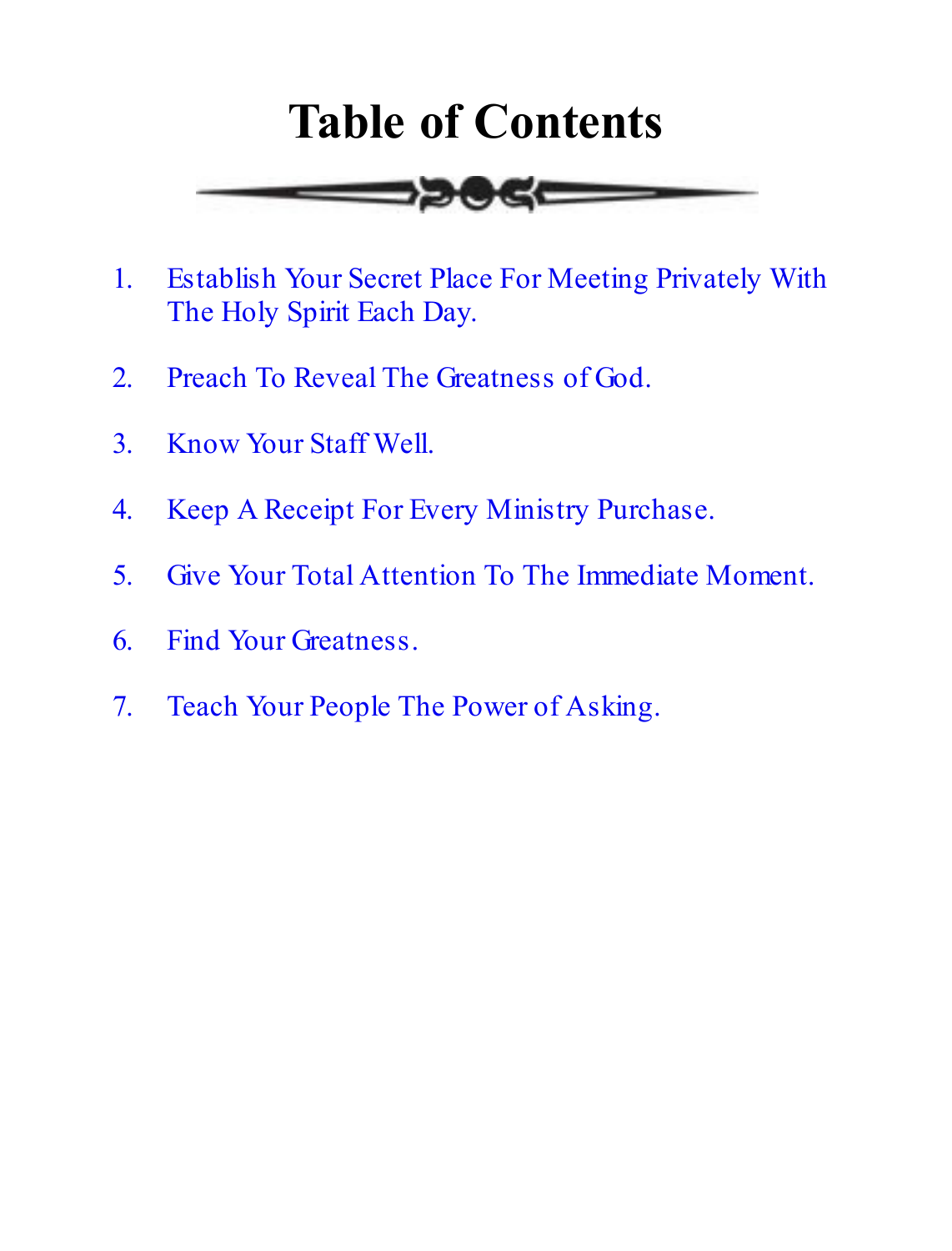Unless otherwise indicated, all Scripture quotations are taken fromthe King James Version of the Bible.

*The Uncommon Minister, Volume 6* Copyright © 1999 by Mike Murdock ISBN 978156394831-2/eB-112

Published by The WisdomCenter P. O. Box99 • Denton, Texas 76202

To avoid the burdensome verbage of him/her; his, hers throughout this book, the simple reference to all of mankind, male or female, is simply "he" or "him."

All rights reserved under International Copyright Law. Contents and/or cover may not be reproduced in whole or in part in any formwithout the expressed written consent of the Publisher.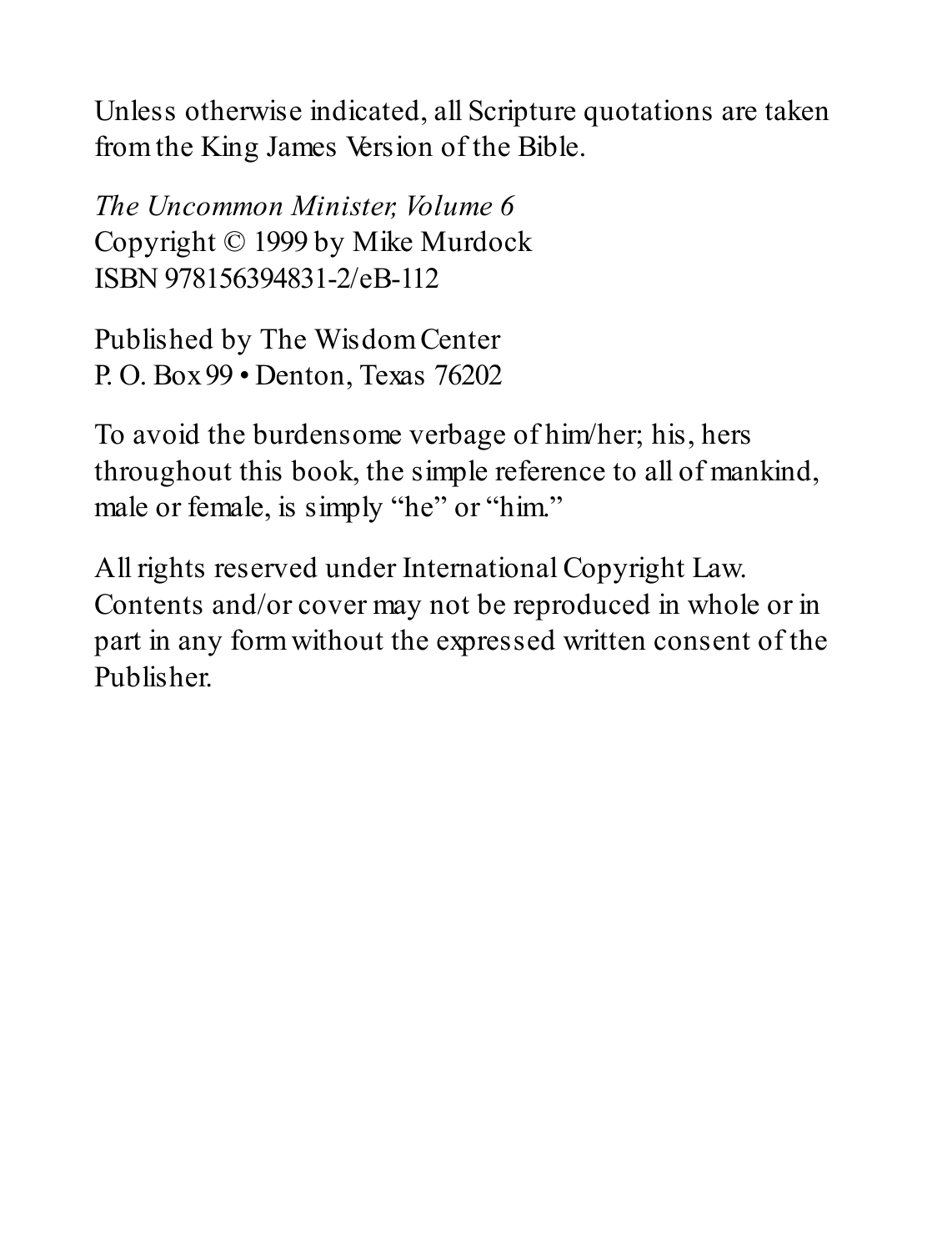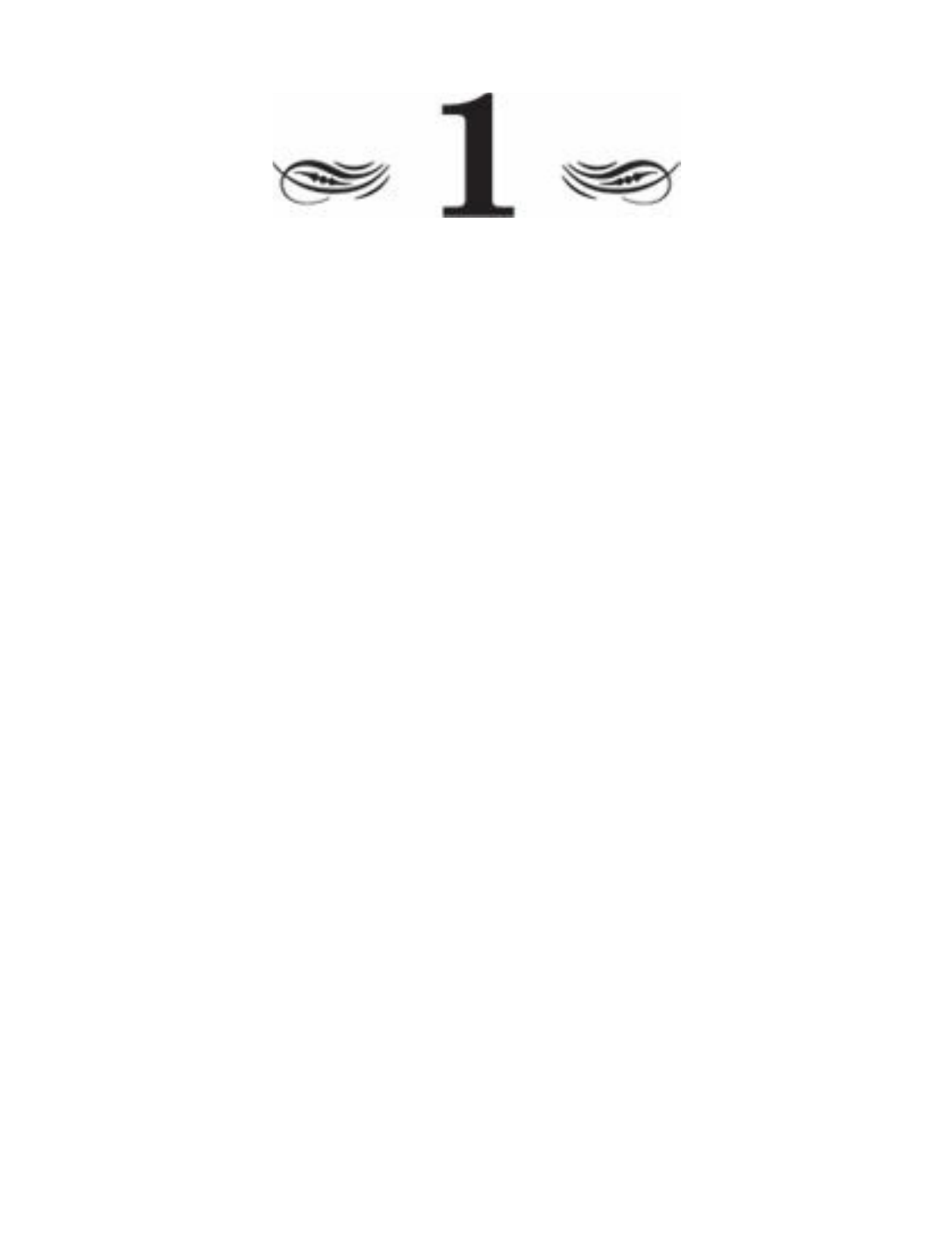## **Establish Your Secret Place For Meeting Privately With The Holy Spirit Each Day.**



*Uncommon Ministry is produced by the Holy Spirit.*

The Secret Place is the place where you meet with God every day of your life.

It is where you enter His presence and become changed, corrected, informed and loved. It is the Roomwhere you kneel in humility at the Altar of Mercy and receive forgiveness, restoration and revelation regarding your Assignment on earth.

It is your Prayer Room. It is the prayer closet, or any place you have sanctified and set apart for the *exclusive use of the Holy Spirit* to deal privately and intimately with your life.

Establishing your *Secret Place* is possibly the most life changing, revolutionizing decision you will make during your lifetime, if you correctly discern the dramatic encounters such a place can birth.

#### *15 Keys To Entering The Secret Place*

1*. Enter Daily.* The Psalmist said, "Lord, I have called daily upon Thee, I have stretched out my hands unto Thee" (Psalm88:9).

2*. Enter Your Secret Place When Your Ministry Is*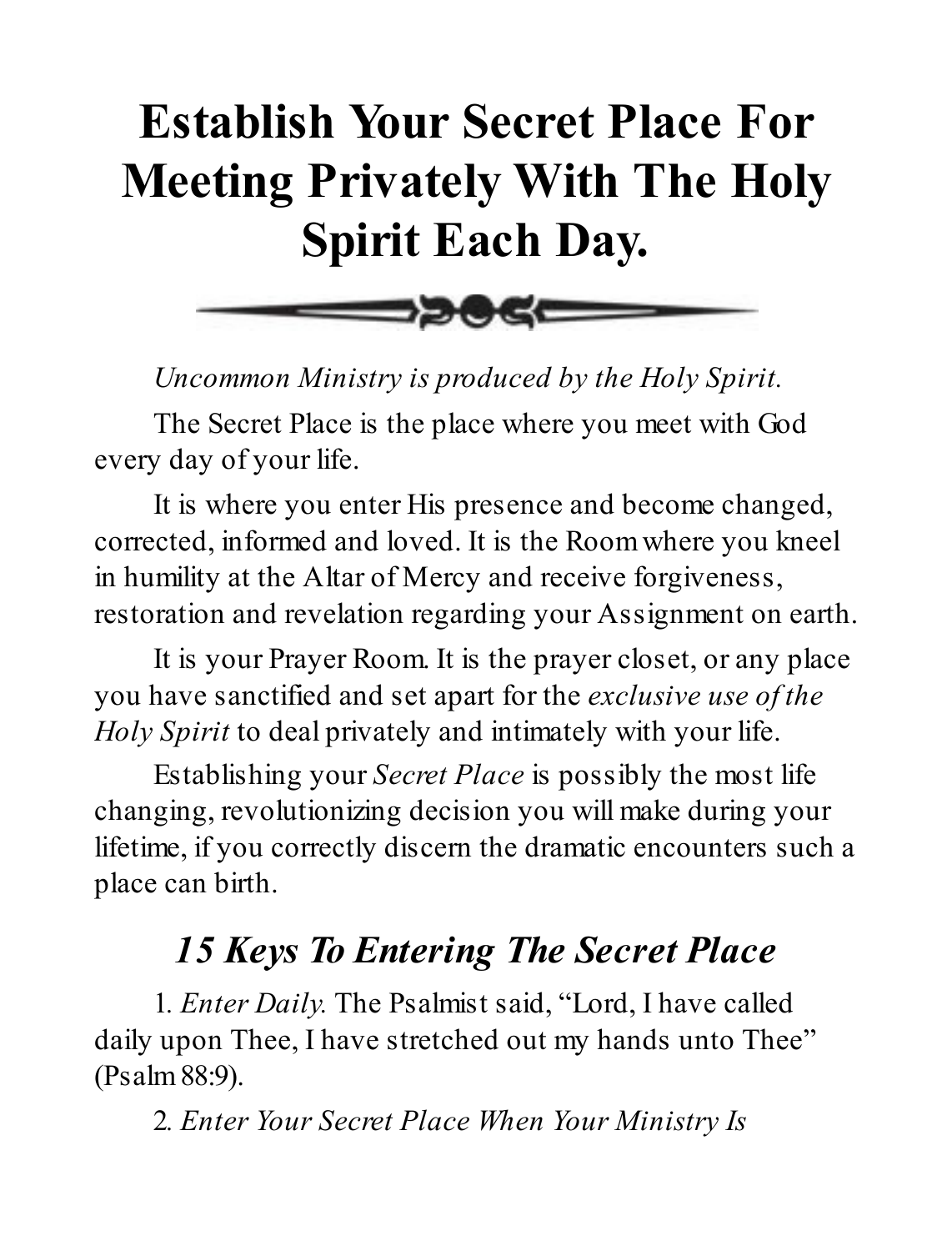*Threatened Or Abused.* "The angel of the Lord encampeth round about themthat fear Him, and delivereth them" (Psalm 34:7).

3*. Enter Before Making Any Major Financial Decisions About Your Ministry.* The Apostle Paul understood this. "But my God shallsupply all your need according to His riches in glory by Christ Jesus" (Philippians 4:19).

4*. Enter Confessing Your Personal Weaknesses And Expect To Be Made Strong.* Jesus is still the difference in your ministry. *"*I can do all things through Christ which strengtheneth me" (Philippians 4:13).

5*. Enter With A Broken And Contrite Spirit.* Humility is the magnet that never fails to attract God. *"*The Lord is nigh unto themthat are of a broken heart; and saveth such as be of a contrite spirit" (Psalm34:18).

6*. Enter When You Feel Disappointed Concerning Unanswered Prayers.* It worked for the greatest king of Israel. "I have been young, and now amold; yet have I not seen the righteous forsaken, nor His Seed begging bread" (Psalm37:25).

7*. Enter When You Need Acts Of Mercy From God.* It was the secret of David's *anointing*. "He is ever merciful" (Psalm 37:26).

8*. Enter If You Have Fallen Deep Into Personal Sin.* Reaching is the remedy for a preacher's sins, too!

*"*The steps of a good man are ordered by the Lord: and he delighteth in His way. Though he fall, he shall not be utterly cast down: for the Lord upholdeth himwith His hand" (Psalm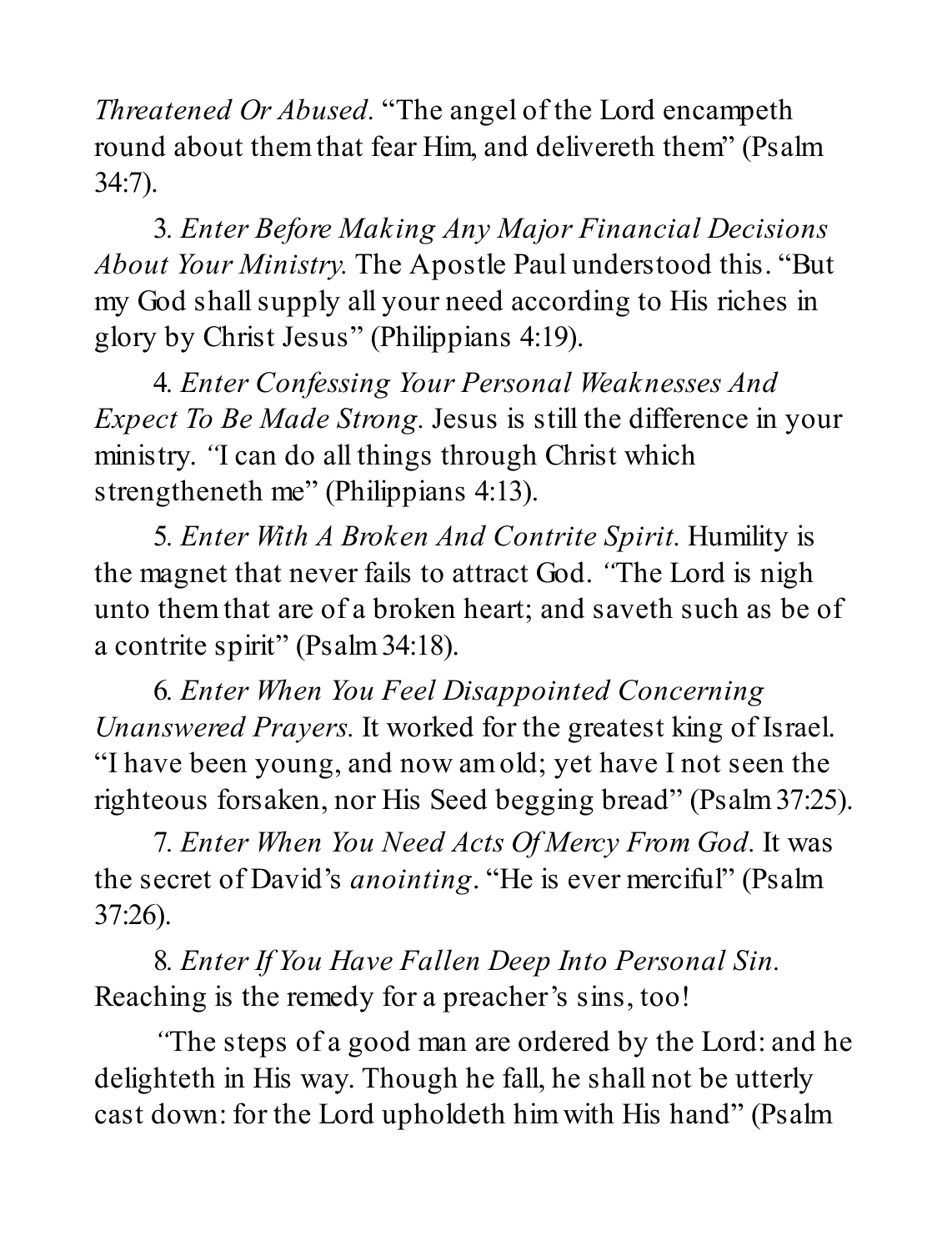37:23,24).

9. *Enter When Someone Is Speaking Slanderous Words Which Are Stirring Up Enmity And Strife Against You.* The arms of God are always your best defense. "Thou shalt hide themin the secret of Thy presence fromthe pride of man: Thou shalt keep themsecretly in a pavilion fromthe strife of tongues" (Psalm32:20).

10. *Enter When Your Ministry Is Encountering Confusion And Unexpected Change.* Transition is often our most vulnerable season. "My times are in Thy hand: deliver me from the hand of mine enemies, and fromthemthat persecute me" (Psalm31:15).

11. *Enter When You Are Uncertain In Your Decision Making.* Consulting God is never a mistake. *"*I will instruct thee and teach thee in the way which thou shalt go: I will guide thee with Mine eye" (Psalm32:8).

12. *Enter When Money Problems Are Strangling Your Ministry.* God wants your ministry to prosper. "This poor man cried, and the Lord heard him, and saved himout of all his troubles" (Psalm34:6).

13. *Enter Into His Presence When Your Ministry Is Doing Well.* The goodness of God deserves recognition. "I will bless the Lord at all times: His praise shall continually be in my mouth. My soulshall make her boast in the Lord: the humble shall hear thereof, and be glad" (Psalm34:1,2).

14. *Enter Into His Presence When Your Dreams And Goals Seem Impossible To Achieve.* God loves to do the impossible.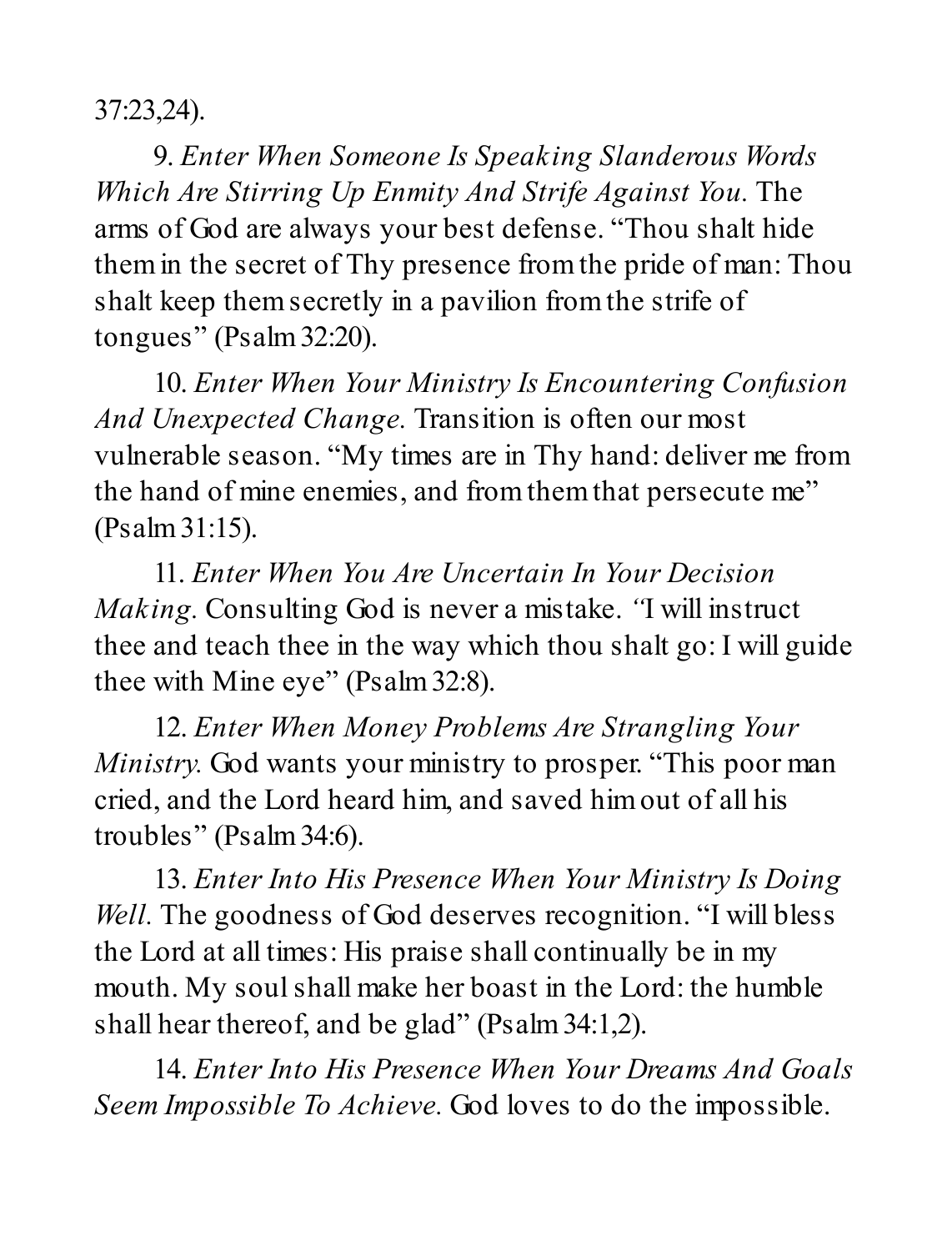"O fear the Lord, ye His saints: for there is no want to themthat fear Him. The young lions do lack, and suffer hunger: but they that seek the Lord shall not want any good thing" (Psalm 34:9,10).

15. *Enter With Expectation.* God honors it. "... for he that cometh to God must believe that He is, and that He is a rewarder of themthat diligently seek Him" (Hebrews 11:6).

*Expectation is a current.* It sweeps you into the Holy Place. It brings you into God's presence where you are purged, purified and changed.

Expect God to *respond* to you.

Expect pain to *leave* your body.

Expect *confusion* to depart fromyour mind.

Expect *revelation* concerning those you love.

Expect supernatural *peace* and *joy* to explode within your heart as you enter His presence.

*Establish Your Secret Place For Meeting Privately With The Holy Spirit Each Day.*

It is One of the Secrets of The Uncommon Minister.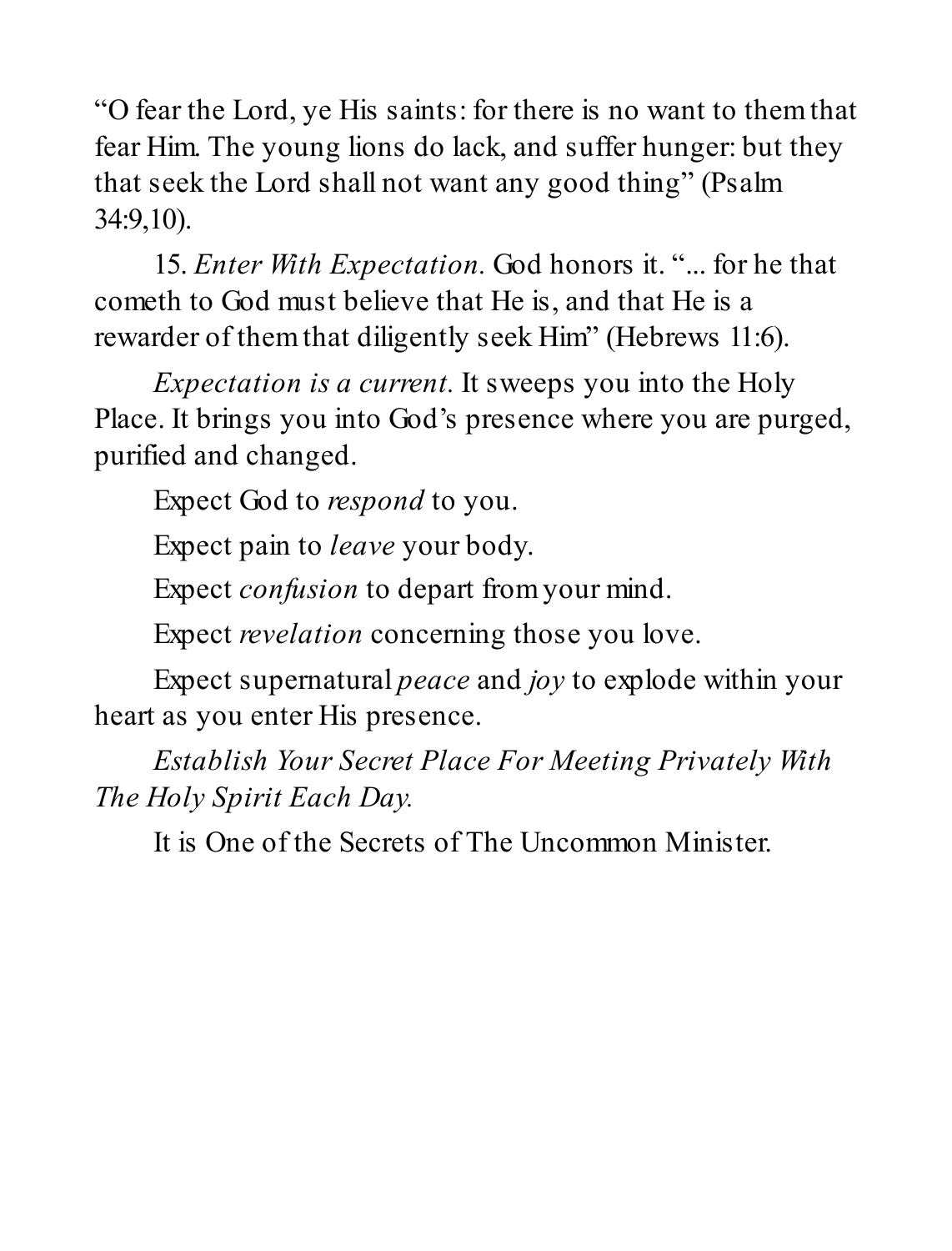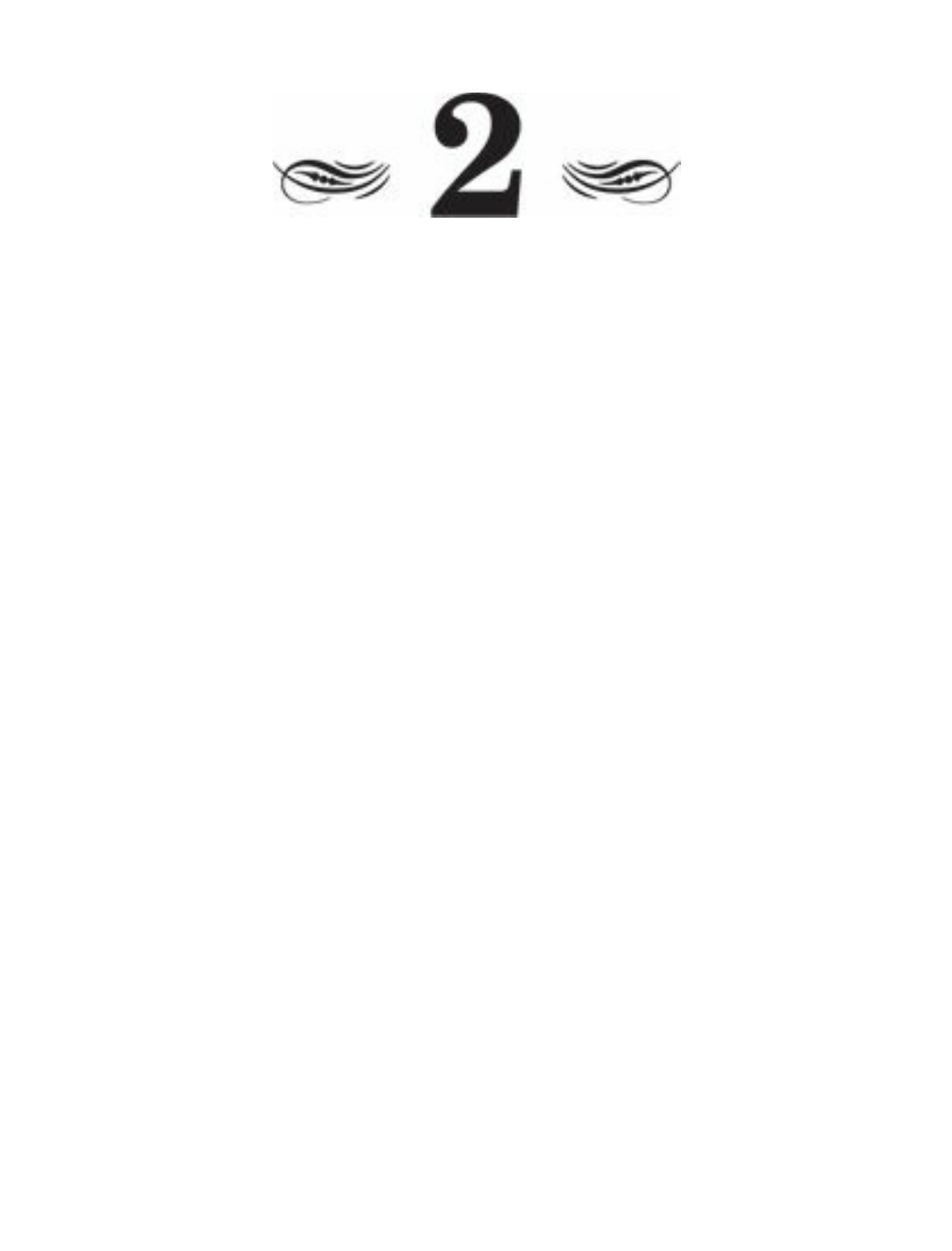### **Preach To Reveal The Greatness of God.**



*God is the only answer to life.*

You know it. Others do not. Their focus is on their problem. Your focus is on their solution. Connect themto God. The Apostle Paul understood this. "Whereof I was made a minister...that I should preach among the Gentiles the unsearchable riches of Christ; And to make all men see what is the fellowship of the mystery, which fromthe beginning of the world hath been hid in God, who created all things by Jesus Christ: To the intent that now unto the principalities and powers in heavenly places might be known by the church the manifold Wisdomof God, According to the eternal purpose which he purposed in Christ Jesus our Lord" (Ephesians 3:7- 11).

Preaching is more than your political weapon.

Preaching is not a forum for your prejudices.

Preaching is the Oil, healing the wounded.

Preaching is the Bridge out of trouble.

When your people leave a service discussing the greatness of God, you have *succeeded*.

When they leave discussing your preaching skills, you have *failed*.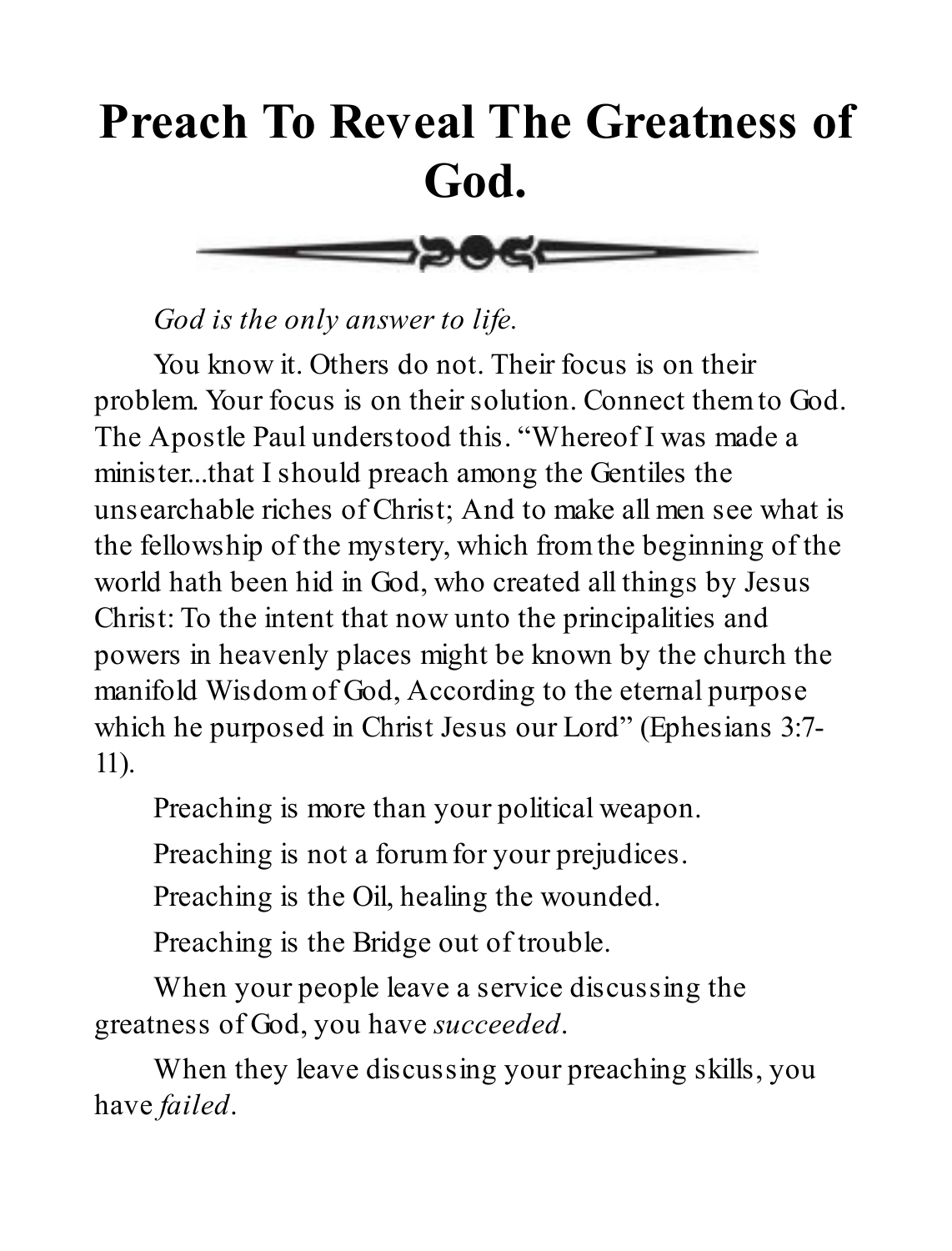When your people leave excited and enthused over their future, you have *succeeded*.

When they walk out of the service fearful and perplexed. you have *failed*.

Preach God so *big* your people can no longer see you in the pulpit.

Preach God so *powerful* the mountains your people face appear as pebbles compared to the greatness of their God.

Preach God so *good* your people want their friends to experience His goodness.

Preach God so *merciful* your people expect the most sinful around themto be changed.

Preach God so *loving* your people don't want to leave His presence.

Preach God so forgiving your people refuse to hide their sins.

Preach God so *just* the anger of your people subsides.

Preach God so *healing* that sickness and disease cannot survive among your people.

Preach God so *providing* that the financial chains of your people are broken*.*

Preach God so *accessible* that your people build a Secret Place in their home to meet with Himdaily.

*Preach To Reveal The Greatness Of God*.

It is One of the Secrets of The Uncommon Minister.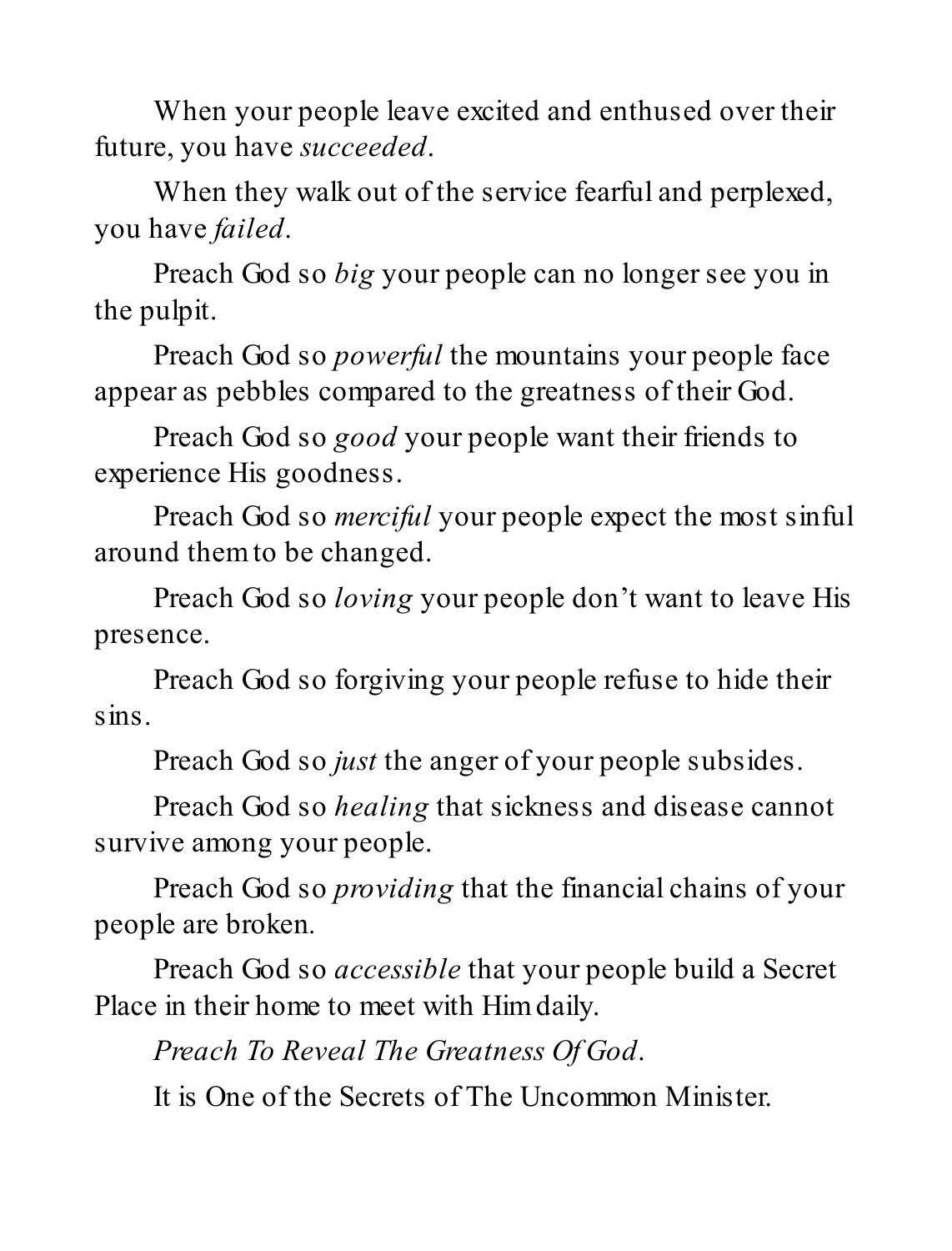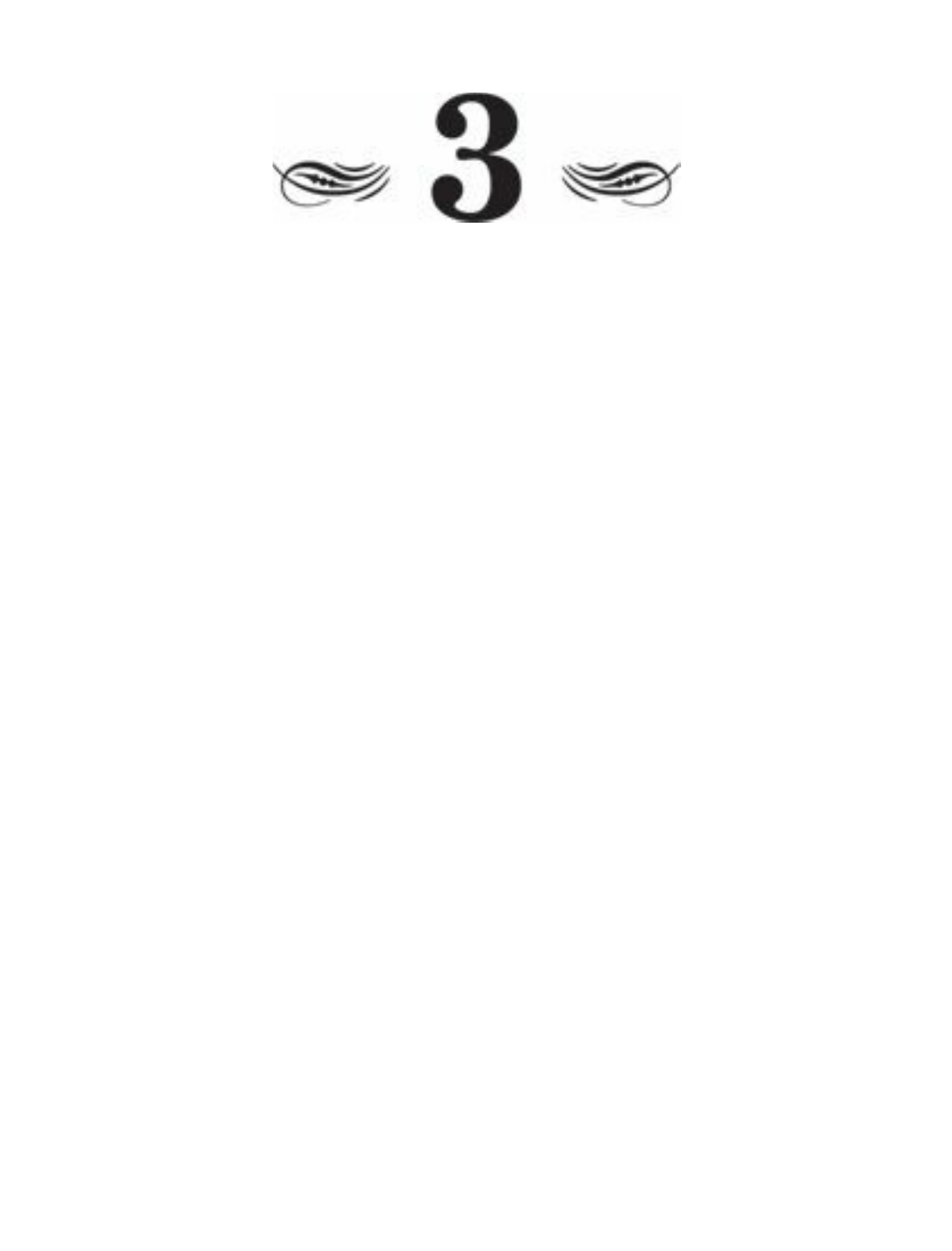#### **Know Your Staff Well.**

**BOCC** 

*Your future is af ected by your staf .* A *careless* staff will destroy your *dream*. An *uncaring* staff will destroy your *motivation*.

An *untaught* staff will paralyze your *progress*.

An *arrogant* staff will alienate your friends.

"Know themwhich labour among you" (1 Thessalonians 5:12).

*Jesus knew His disciples well*. He spoke to Peter, "Satan hath desired to have you, that he may sift you as wheat: But I have prayed for thee, that thy faith fail not: and when thou art converted, strengthen thy brethren" (Luke 22:31,32).

1*. Know The Dominant Gifts And Skills Of Your Staf .* Who is the most qualified to motivate others? Repair a computer? Show hospitality to visitors? Type your letter? Find flaws in your manuscripts? Who can get things done the easiest? Who has leadership skills? Whose loyalty keeps everything bonded together around you? Their gifts and skills were planted there by the Holy Spirit for the completion of *your* work and calling. (See Exodus 31:1-6.) 2*. Know The Background Of Your Staf .* A pastor friend of mine was troubled. "Mike, my Minister of Music simply will not learn new songs that I want himto learn. I have pushed, encouraged and even gotten a little angry. But, he simply will not change."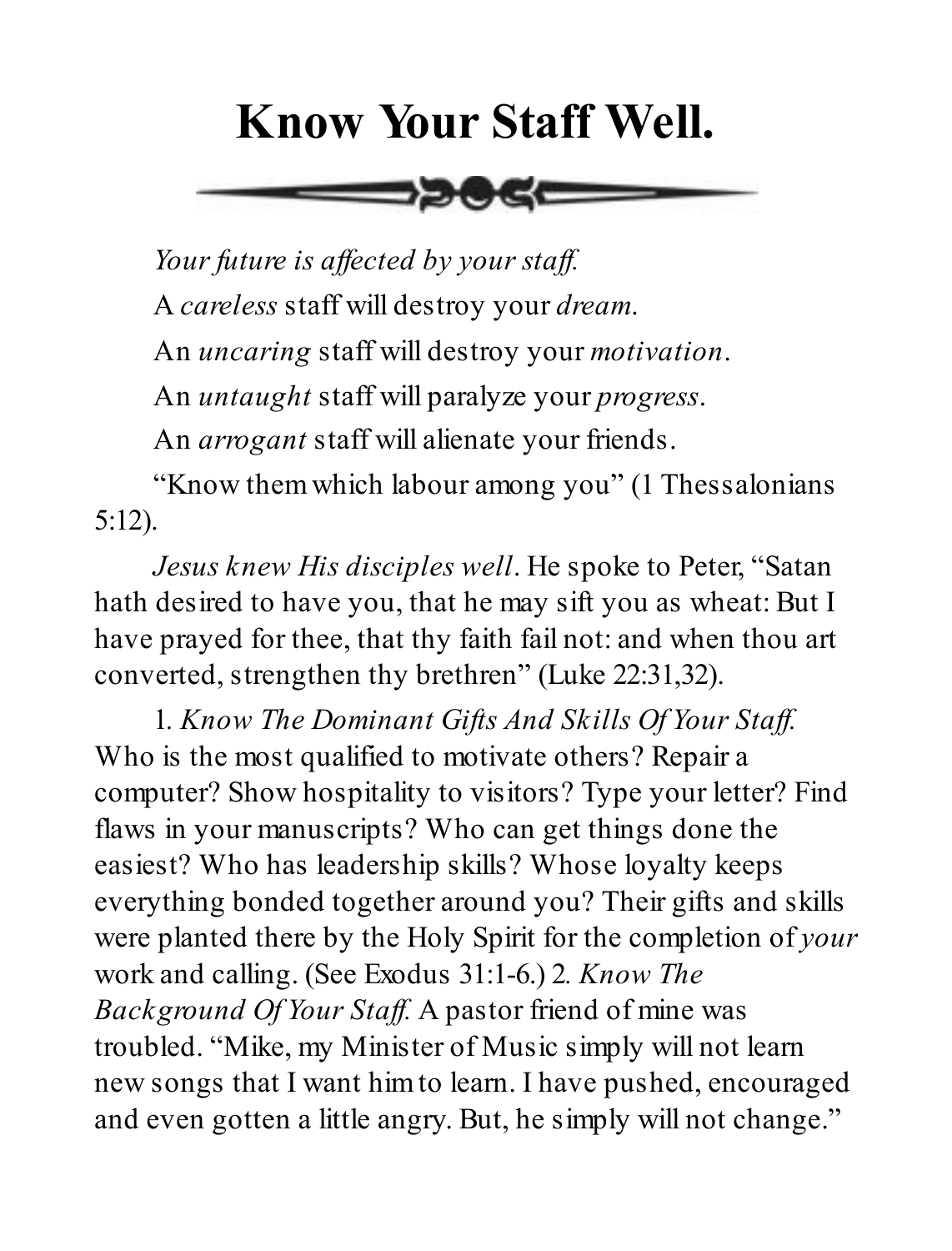As we talked, it dawned on himthat the *background* of this Minister of Music was much different than his. He had no feeling for the new songs of praise and worship. He was comfortable with traditionalsongs. You see, our background has everything to do with our comfort, prejudices and fears. Knowing your staff is vitally important.

3. *Know The Greatest Fears Of Your Staf .* After much discussion, I discovered that one of my associate's greatest fears was the loss of consistent income. His bitter experiences of the past made himvery fearful of any job loss. Just the thought of being fired almost paralyzed himwith fear. He did not have the confidence that he could find another job easily.

In an interview, a new candidate for a position on my staff expressed concern. According to our policy handbook, they were required to wait 90 days before they securing medical insurance. That was troubling. Why? They greatly feared a sudden tragedy, disease or sickness would catch them "unprotected."

*Your fears af ect your decision making.* That is why it is essential that you know the greatest fears of the leaders of your staff. I had a manager who feared firing an employee. Years before, he had experienced a lawsuit because of the firing of an obnoxious employee. It left himdevastated and overly cautious. Consequently, he retained one of my employees much too long because he feared another legal battle.

4. *Know The Weaknesses Of Your Staf .* I had a tragic experience. One of my favorite friends had supposedly mastered a drug problem. So, I finally accepted himas a travel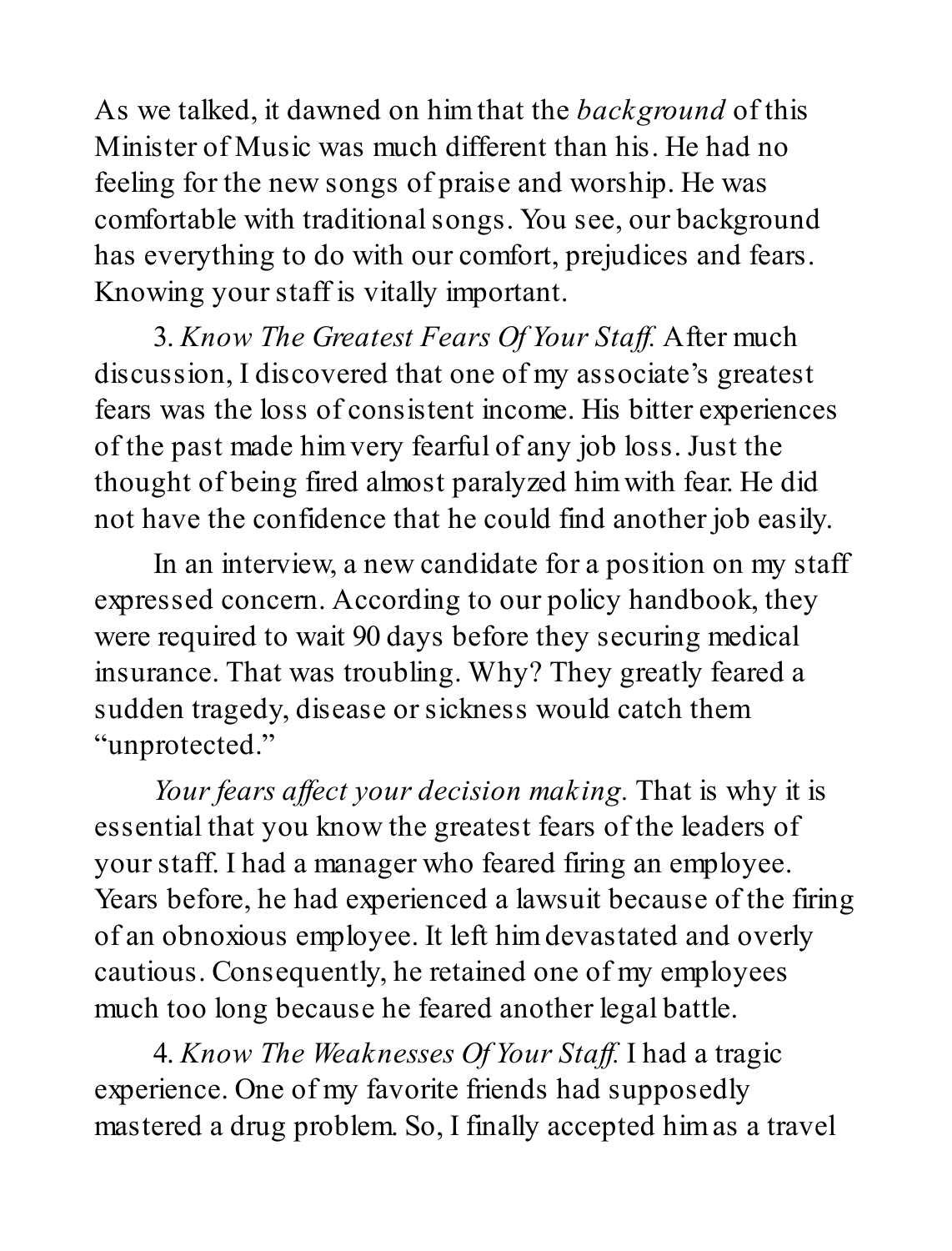assistant to help strengthen and build himup again in the work of the Lord. He assured me that he had not touched drugs in several years. I believed him. Late one night, he and I arrived at a southern city. The pastor and several of his board members met us at the airport and took us back to the hotel. Just past midnight, after we finished praying together in my room, he returned to his own suite. The next morning, I could not locate him. He was not in his room. I rode in the car to the church with a perplexed and heavy heart. Something was wrong. I knew it. That morning, several members of my staff had driven over 200 miles to the service. They were puzzled by his disappearance, also. That afternoon, he never appeared. That night, as I finished the crusade, he was still absent. When the pastor and his men took me to the airport Monday morning, I apologized and said, "I think I know what is wrong. But, I'mnot free to discuss it now." I was embarrassed beyond description.

Three days later, my travel associate telephoned. He was cheerful and lighthearted about his "mistake." He had found some friends, taken drugs, and was "out" on them for three days. Obviously, I could not take himback into my home and my ministry. He was upset by this fact. But, his sin had become a very small and playful thing to him.

The pastor and church? He is still one of my favorite pastors. I love the church. But, the embarrassment to my ministry has been so great I have been too uncomfortable to return to the church.

*Some weaknesses of your staf are capable of destroying every dream God has placed in your heart*. That's why Achan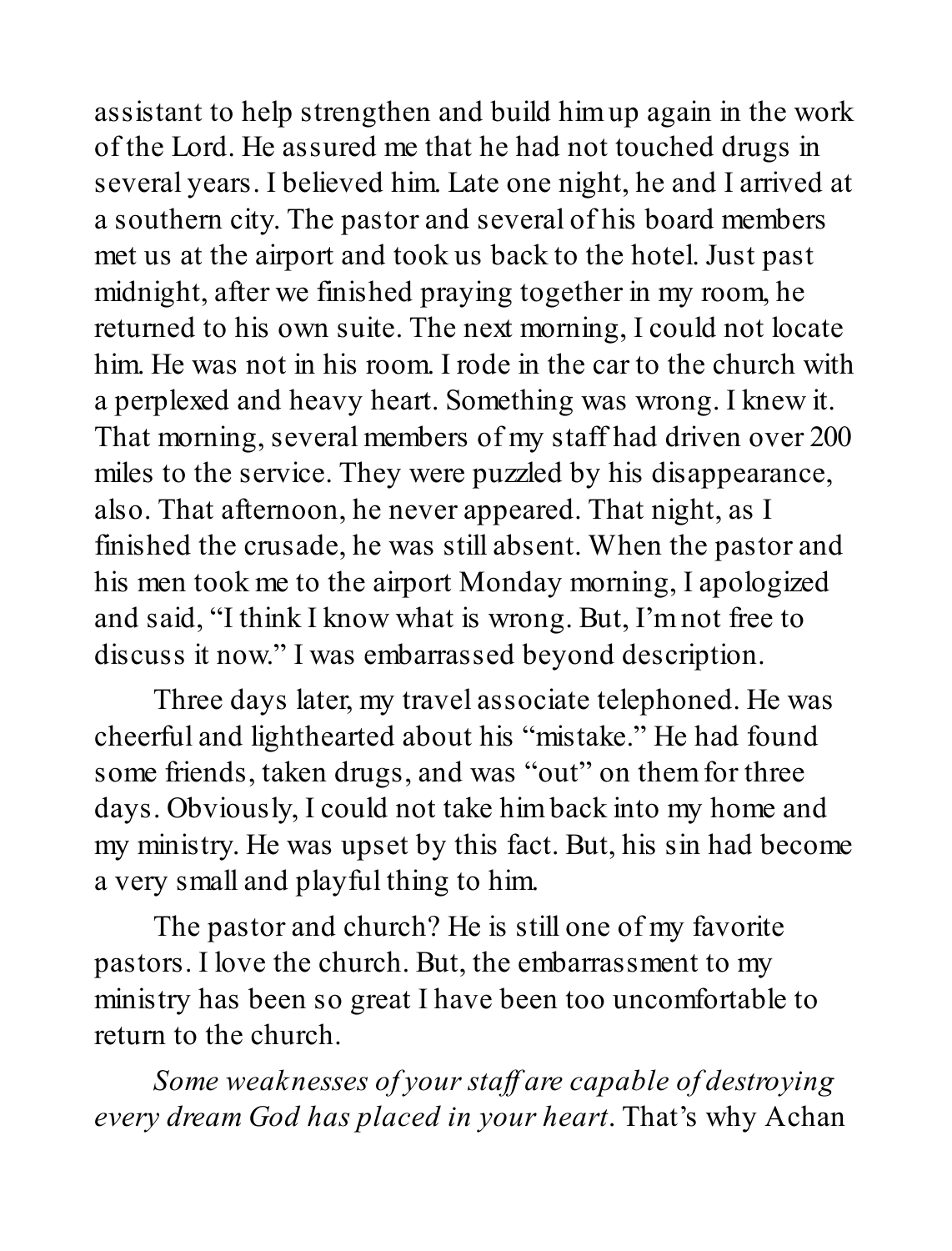was stoned. That's why the Holy Spirit killed Ananias in the church. That's why Korah was swallowed up in the earth.

*Your ministry cannot succeed beyond the weaknesses of your staff.* Know them. Name them. Correct them. Help them overcome them.

Don't stay ignorant of them.

Know those who *exaggerate*.

Know those who *lie*.

Know those who speak *disloyalty* behind your back.

Know those who are *envious* of your success as the leader.

Know those who will pour out their life for you.

Know those who truly *work* for you. "Know themwhich labour among you" (1 Thessalonians 5:12).

5. *Know The Friends Of Your Staf .* Someone else is speaking into the lives of your staff, also. You are not their *only* advisor. Yesterday, a young pastor sat here in my home. He was troubled. He had lost two of his favorite people from his staff. As we talked, it became evident that two other friends had caused their agitation. Their *offenses* were *fueled*. As soon as a door opened, they scattered. Friends are photographs of our *comfort* zone. Your staff may love you. They may like you. But, their friends are possibly telling them*much more* than you are. What are the weaknesses of those friends? Think for a moment. What is the passion level of the friends of your staff? What does your staff do for *recreation*? Who do they shop with? These are clues to their life.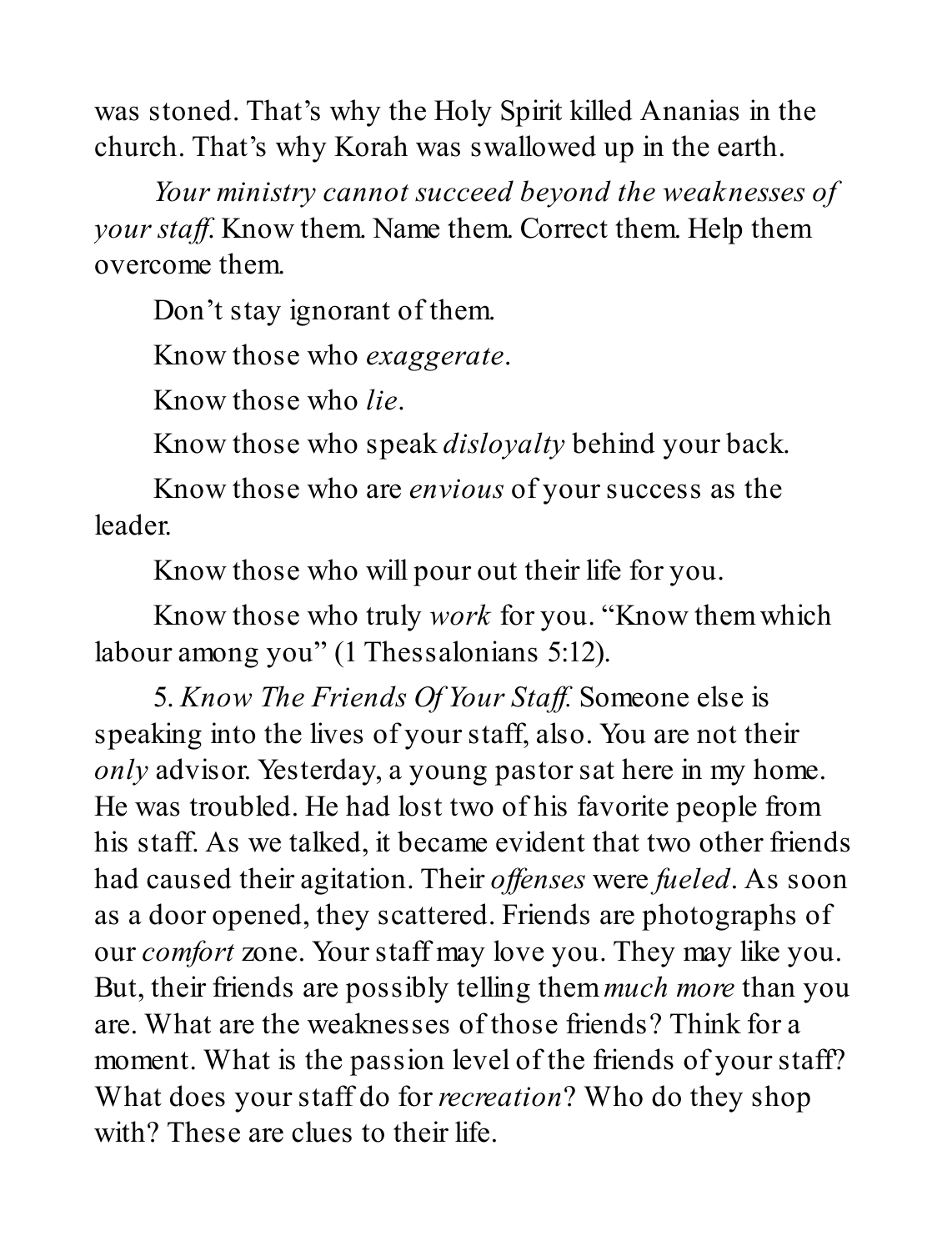6. *Know The Heroes Of Your Staf .* Everybody follows somebody. Whose books do they read? Whose achievements do they admire?

*Know Your Staf Well.*

It is One of the Secrets of The Uncommon Minister.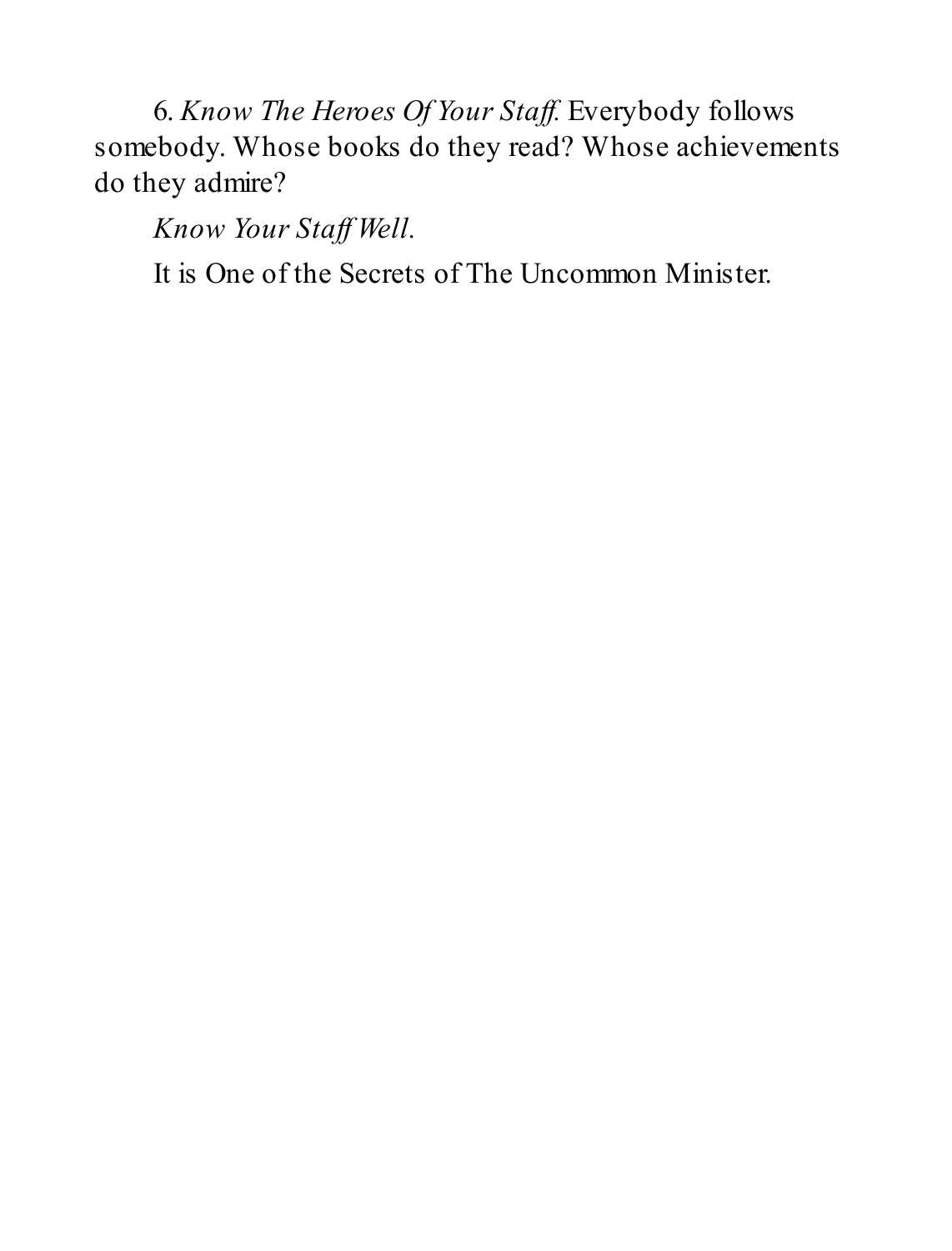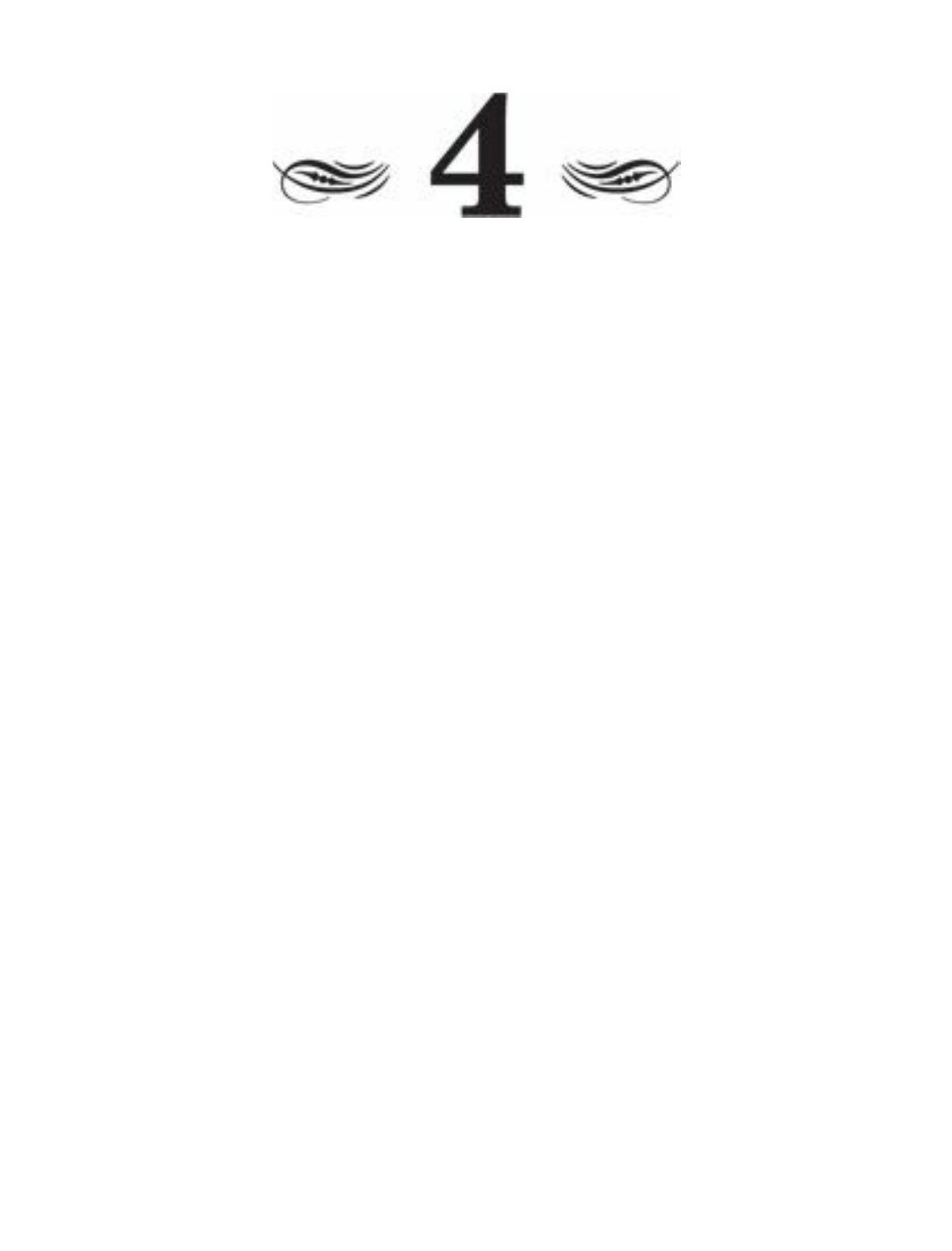#### **Keep A Receipt For Every Ministry Purchase.**



*Document every purchase.*

Sometimes, it may not seemto be important. But, it is very important that you develop the habit of keeping receipts on everything that you buy. When I leave the airport, I secure a receipt for the fifty-cent cost, not because I amdesperate for the reimbursement, but I need the *habit* of asking for a receipt to be emphasized and made permanent in my life. I want the habit to become *instinctive*, not requiring my memory or attention.

Something interesting happened many years ago. When I left a motel in Kentucky, I pulled out my credit card to pay for my telephone calls. Usually, the church pays for the roomand food. But, I always pay for the telephone calls, faxes or other items. I was in a hurry to leave for the airport. I placed the receipt in my little leather bag.

In those days, I would often go to several weeks of meetings before returning home. Receipts pile up. After a few weeks, you collect a stack of receipts that you cannot begin to explain to anyone! Especially when you are taking flights, shoving \$5.00 bills in the hands of a bellman at the motel, the hands of a skycap at the airport. When you are busy making change and running through airports, receipts become a blur.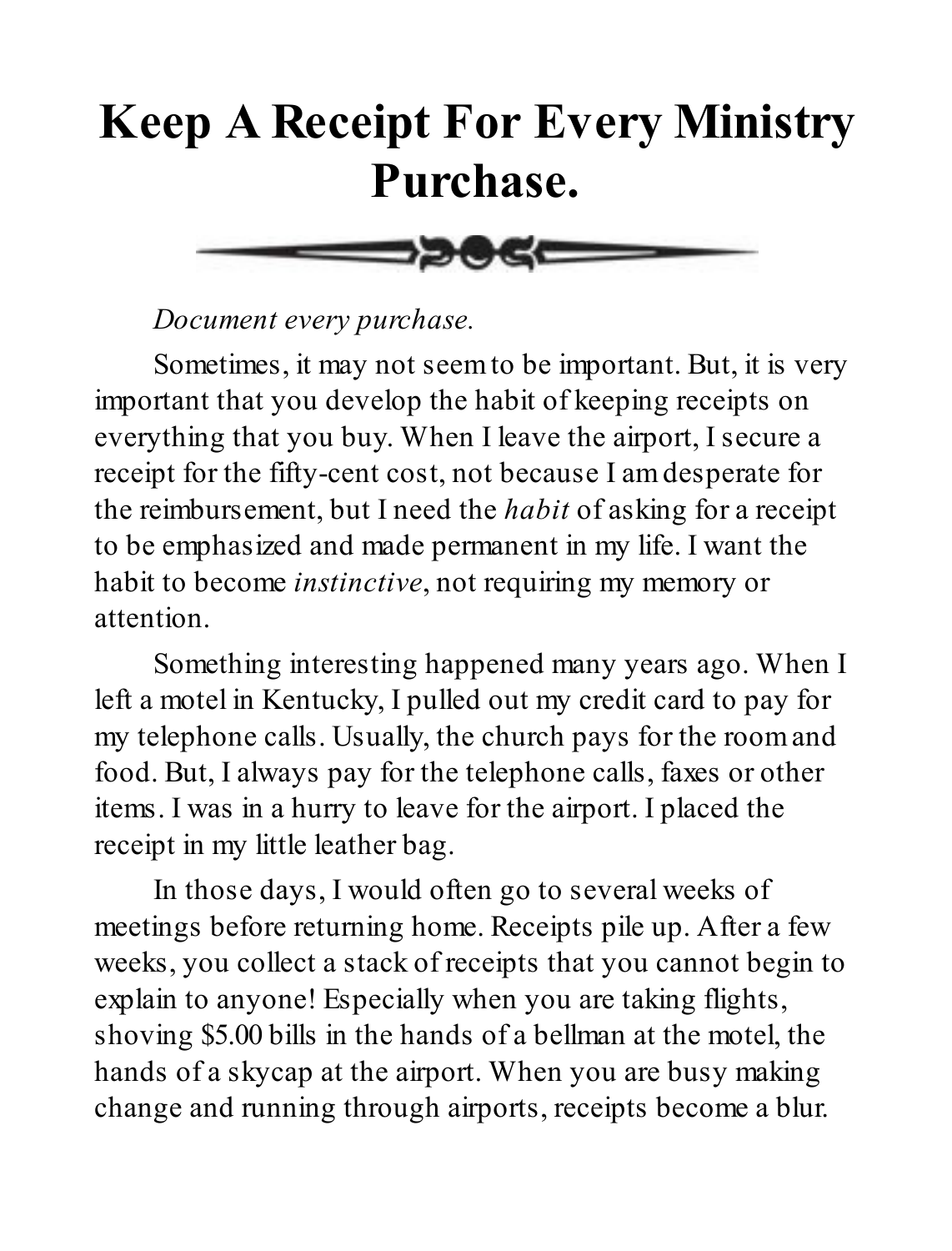(Since then, I try to *write something on every receipt* that explains it so that it will trigger my memory two or three weeks later while reviewing it with my bookkeeper.)

Thirty days later, the telephone rang. I was in my little garage working at my desk. It was my office at the time in Houston, Texas. My pastor friend fromKentucky was on the phone. He sounded rather distant and cool.

"Hello, Mike? I just wanted to know why you did not pay your own telephone calls here at the motel when you checked out?" He did not even bother *asking* me if I had paid the hotel for the telephone bill or not. He plunged in with full confidence that the motel people had given himaccurate information.

I was taken aback. In fact, I felt rather agitated that he had not questioned me first. The telephone bill was not that high. But, I explained to himthat I *had* paid my own telephone bill.

"Well, they have just charged the church for it again, if you did pay it."

I asked himto hold the line for a few moments. I began to dig through my desk drawer for the credit card receipt. Miraculously, it was still in the stack of receipts. I pulled it out and gave the details to himon the phone. Then, I Xeroxed a copy and mailed it to him. (This was before the days of fax machines! How I bless the person who created the fax machine!)

My receipt salvaged my reputation. However, he was so embarrassed over his attitude toward me that he never again had the courage and comfort to approach me about a crusade. I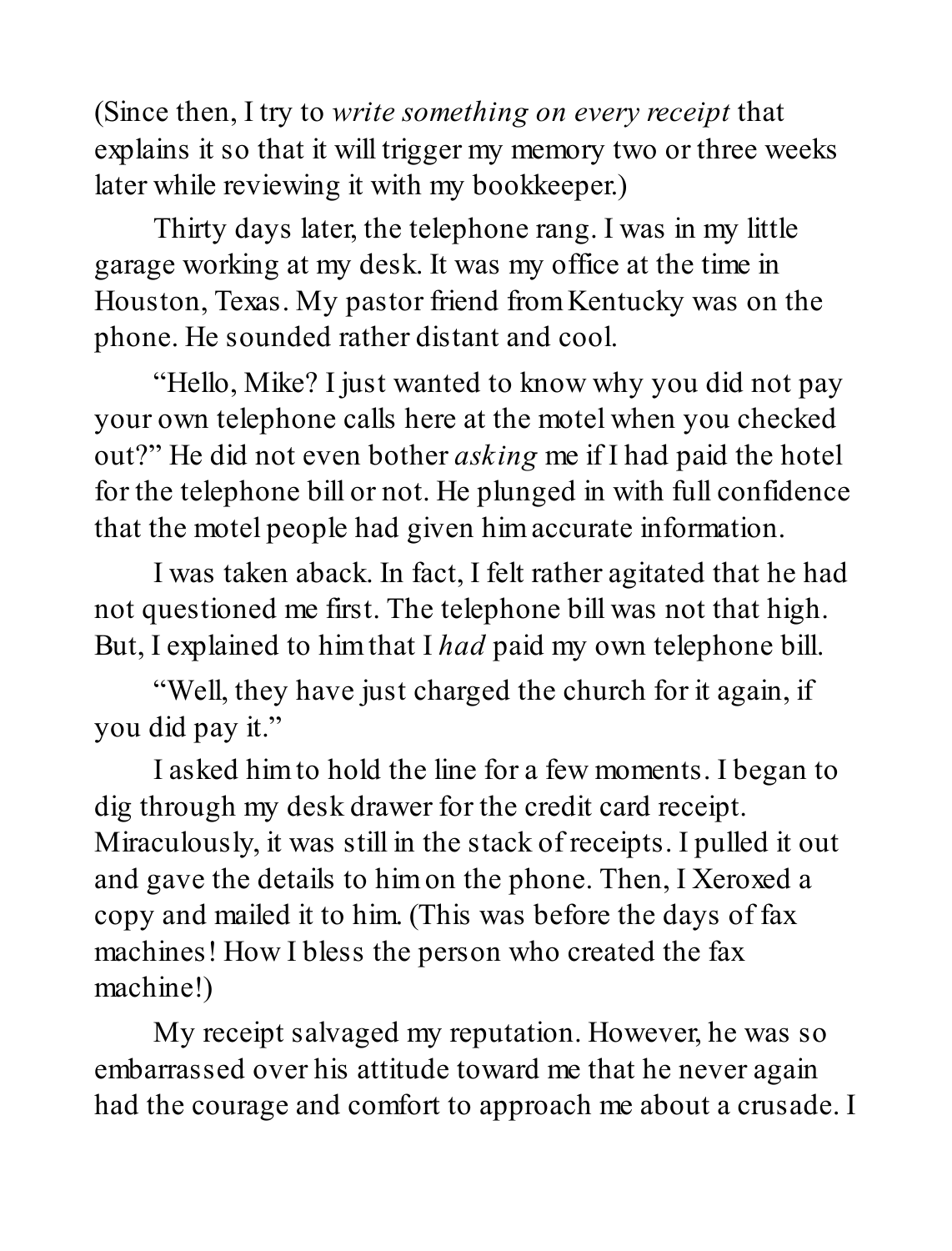had been speaking for himevery year. The meetings were tremendous. The receipt episode damaged our relationship.

#### *5 Benefits Of Keeping Receipts*

1. *The Habit Of Keeping Receipts Will Help You With Your Taxes.* When you complete your income taxforms at the end of the year, you'll be thankful for every receipt that can save you money.

2. *Keeping Receipts Keeps You Reminded Of Where Your Money Has Been Spent.* This is important. Expenses are always much more than what you had planned. Keeping receipts helps you in budgeting and thinking ahead.

3. *Keeping Receipts Can Protect Your Reputation Of Integrity.* When you keep receipts, you can prove your honesty.

4. *When You Keep Receipts, You Send A Message Of Organization And Order.* You know what you are talking about, and it shows.

5. *When You Keep Receipts, You Increase The Confidence Of Others Toward You.* They will consider your opinion valuable on other matters as well.

6. *When an employee approaches my bookkeeper for a reimbursement without a receipt, this sends a message to me.* Where they sloppy in their organizing of receipts? Did they really secure a receipt? Did they actually spend the money? Are unconcerned about the finances of the ministry?

The answer? Simple. Get a receipt.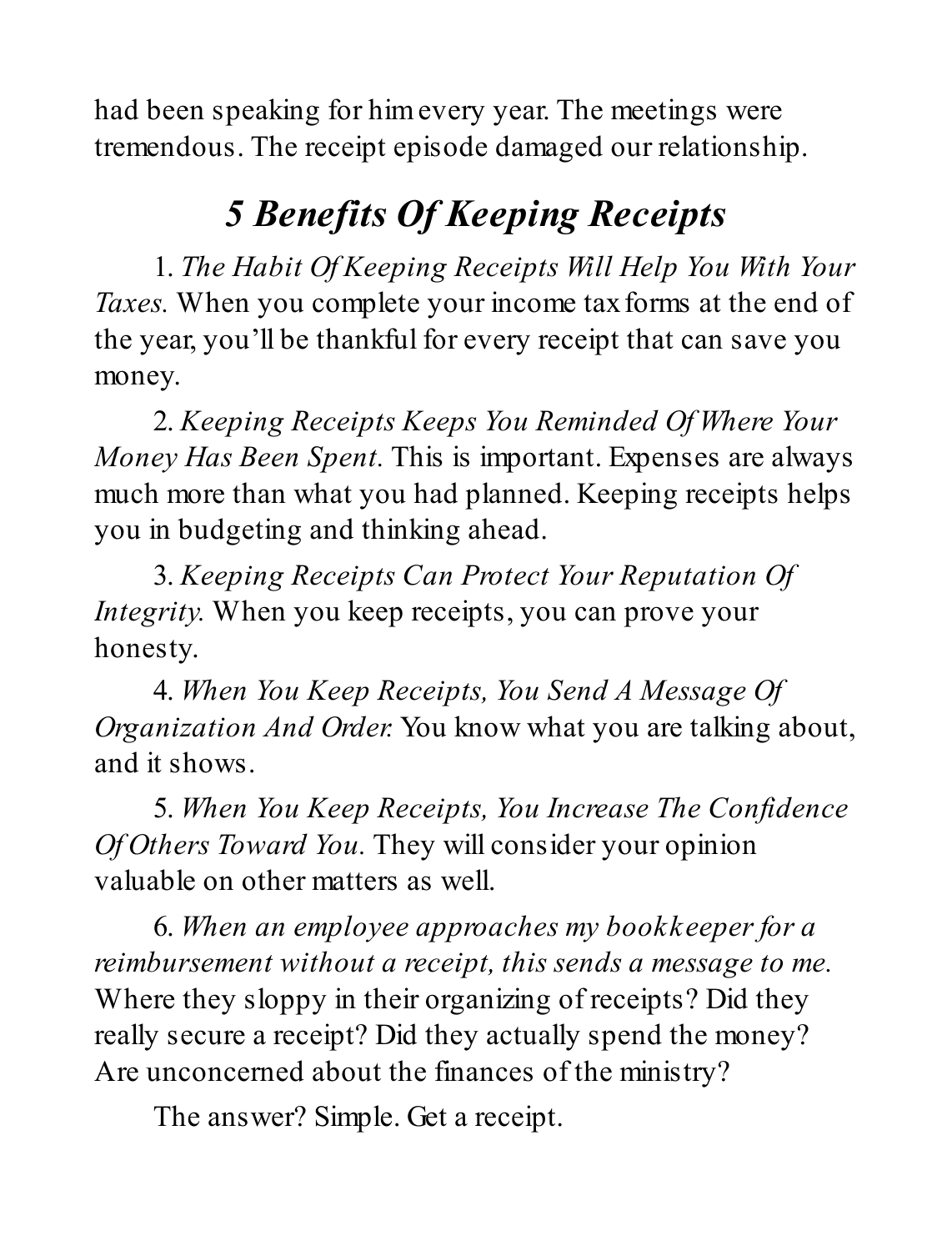When you fail to secure receipts:

- 1. You Portray Sloppiness And Disorder.
- 2. You Send A Message Of Rebellion.
- 3. You Cause Others To *Doubt* What You Say.
- 4. You *Slow Down* Reimbursements.
- 5. You Create A Climate Of *Suspicion.*

Solomon was meticulous about record keeping. Every single animal used in a meal in the palace was accounted for. "Be thou diligent to know the state of thy flocks, and look well to thy herds" (Proverbs 27:23). Why? "The riches are not forever." (Proverbs 27:24).

*Keep A Receipt For Every Ministry Purchase.*

It is One of the Secrets of The Uncommon Minister.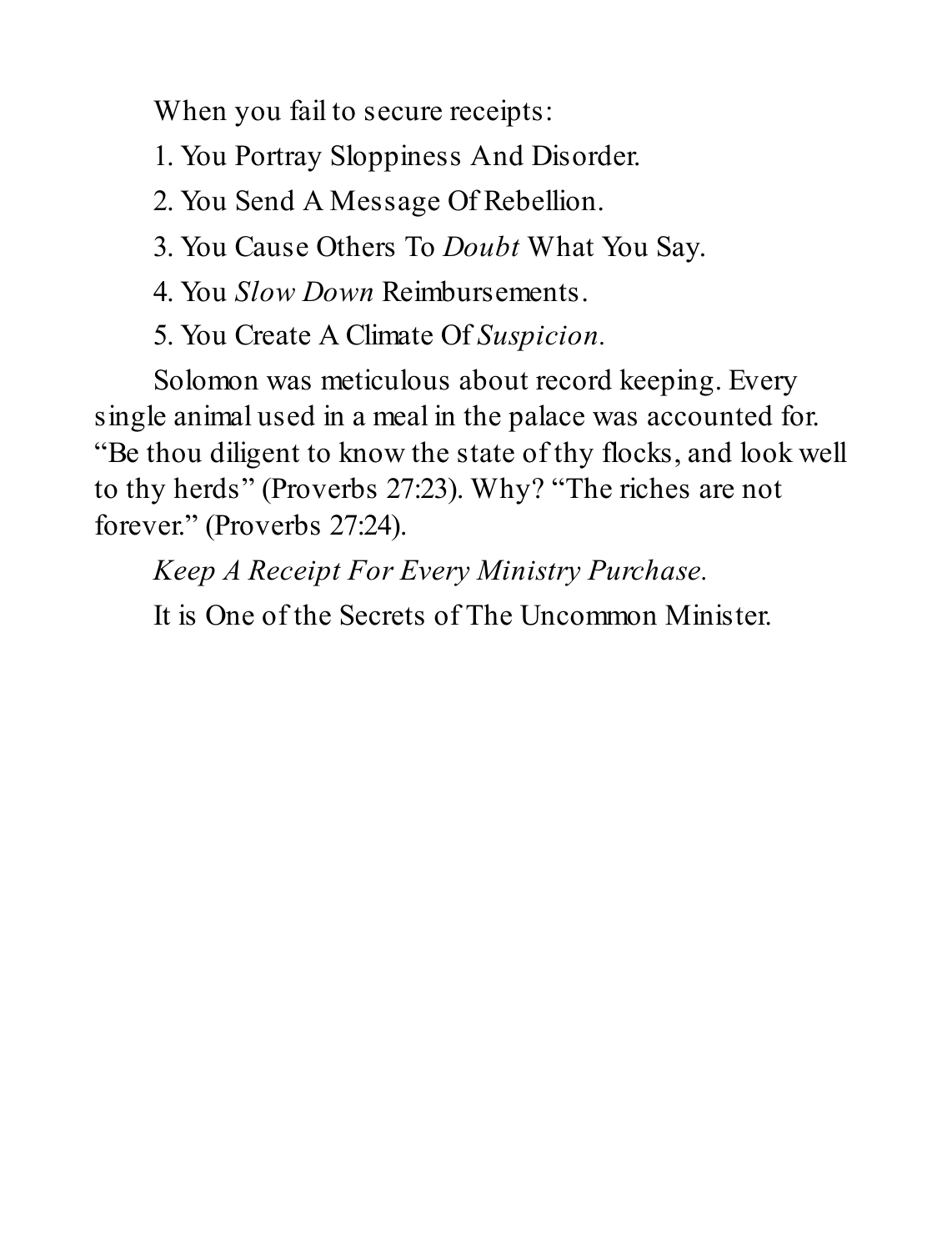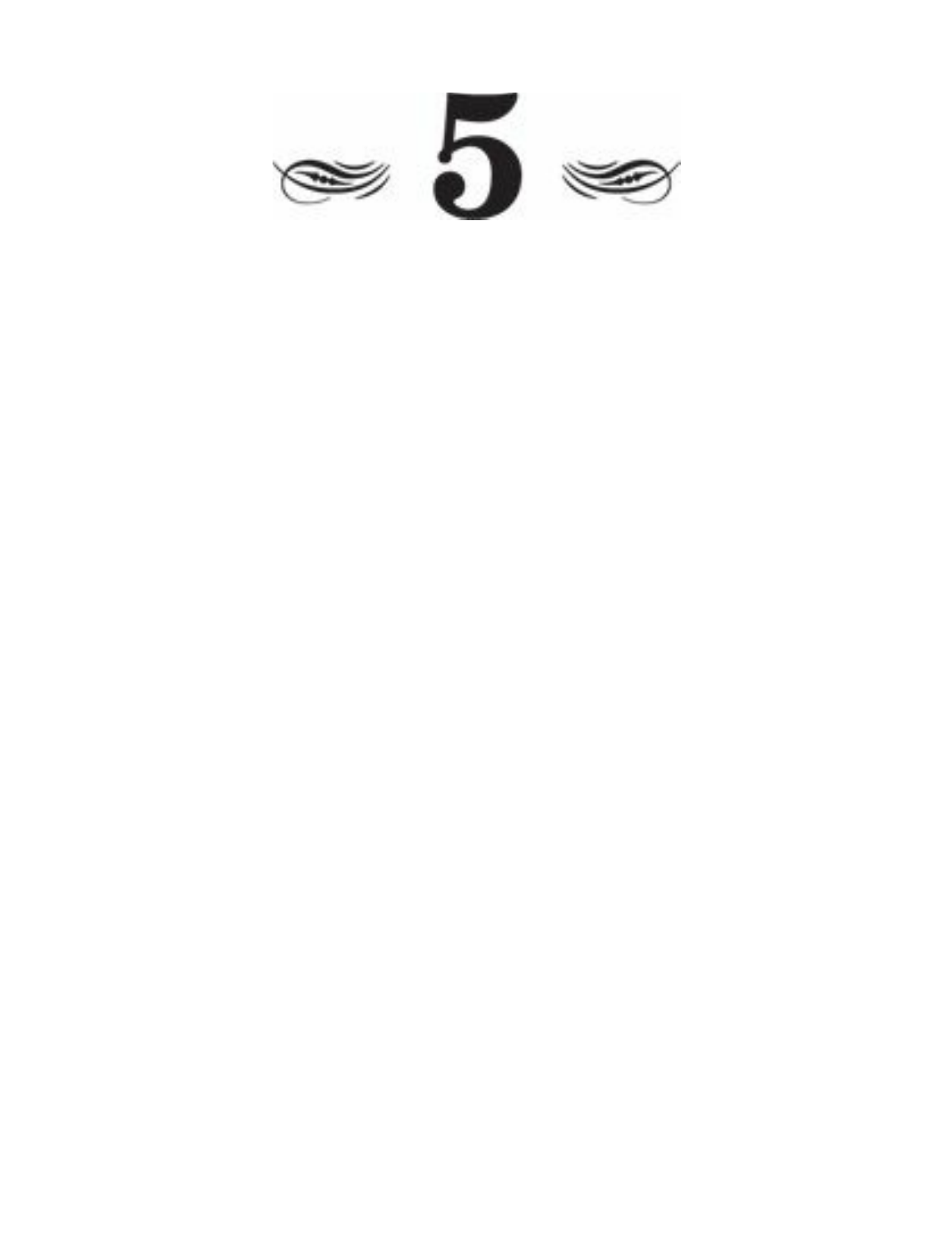#### **Give Your Total Attention To The Immediate Moment.**



#### *Focus produces miracles.*

Whatever receives your focus will grow, improve, and multiply. Whatever you give attention to will *increase* and become better.

Many years ago, I was helped by the marvelous insight of one of my dearest friends, Donna Douglas, a well-known celebrity. Millions still know her as Ellie Mae Clampett on "The Beverly Hillbillies." Her scrapbooks were thick and piled high regarding her fame. Thousands of photographers had photographed her. Yet, I noticed that when people talked to her, she looked straight into their eyes. She gave themher complete attention. Her schedule was full, but she always *abandoned herself to the moment* when conversing with others.

She explained it simply. "Mike, I amalways wherever I am." She refused to let her mind be in a different place than her body.

Here is how it helped her:

When she conversed with someone, she gave total focus to every word they said. Consequently, her *reactions* were accurate for that moment. Her perception was pure. Her instincts were *incredible*. The person always received *the best* of what she possessed at that moment. Afterwards, it was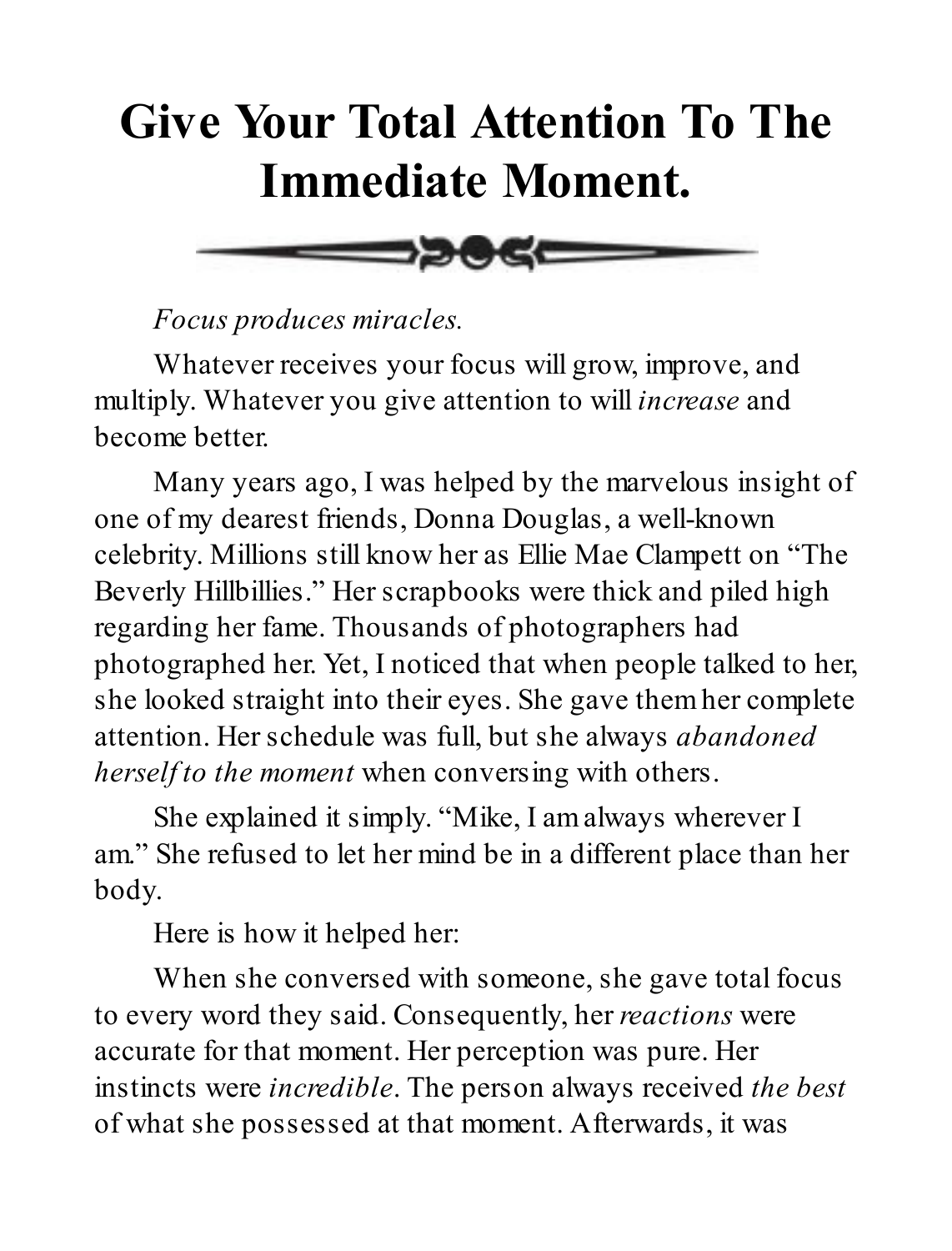unnecessary for her to replay the conversation to see if she had forgotten to *say* the right things, *remember* the right information, or have *any* regrets. They had received the best that she had. The moment ended. It was over. *Now, her future received her undivided attention*.

She was always where she was.

This helped me greatly. You see, many are thinking about their home and family while they are at work. So, their best work *never* emerges. They never taste the results of *total* focus. They *never* reach maximum*quality* in anything they do on their job. They are not *really* where they are. Their mind is elsewhere.

So, when they finally arrive home, their family *still* does not receive their total focus. They mentally replay their day at their job, hoping they did not forget anything. Subconsciously, it is a burden which produces stress. Their mind is always in a different place than their body and efforts.

*Always be wherever you are*.

Have you ever attended a conference and enjoyed fellowship with others? Have you ever talked to someone who was busy *looking around the room* while you were trying to tell themsomething that happened? It unsettled you. Their eyes were upon *others*, while you were trying to keep their attention. Yet, moments before, they were talking to someone else looking for you! Now, they're talking to you... looking for *someone else*!

This is what happens every day of our lives.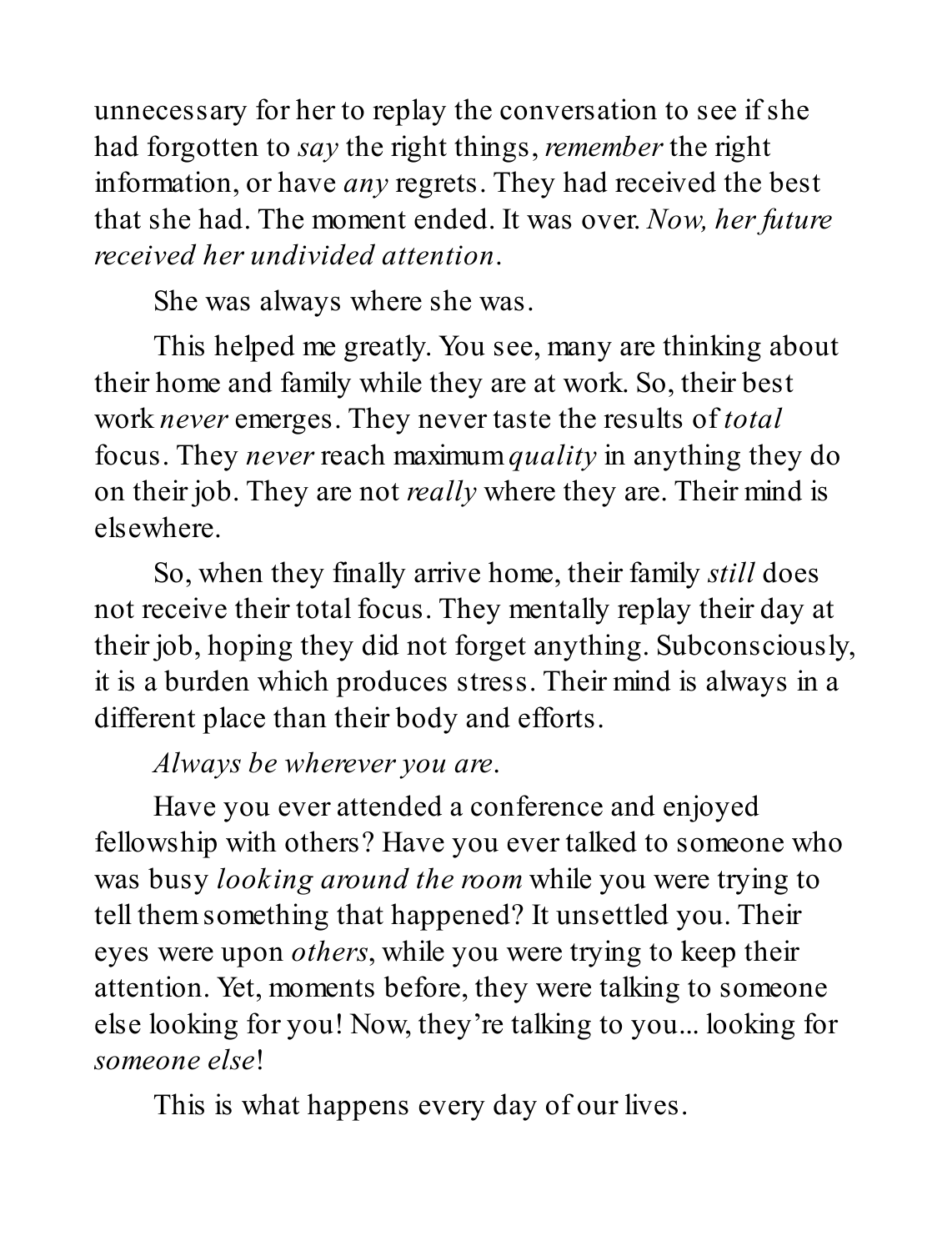When I teach, I refuse to think about my office and staff. My focus is that service and the people before me. *This frees me*. When I was a young preacher, I would replay the concluded service in my mind over and over again. Today is different. I now realize that I have poured my best into that service. When I leave, the service is *over*. Now, I amreleased to give total attention *to my future.*

 $\triangleright$ 

 $\triangleright$ Always give your highest Wisdomto the immediate conversation.  $\triangleright$ 

Always give the highest quality of thought to every conversation.

Develop *habitual* excellence in every *moment.* Potential problems will then not worry you. You have developed excellence *with each moment*. Tomorrow then becomes another performance of excellence, *which you have been practicing* every moment of today. This explains why Jesus said, "And when they bring you unto the synagogues, and unto magistrates, and powers, take ye no thought how or what thing ye shall answer, or what ye shallsay: For the Holy Ghost shall teach you in the same hour what ye ought to say" (Luke  $12:11,2)$ .

*Give Your Total Attention To The Immediate Moment.*

It is One of the Secrets of The Uncommon Minister.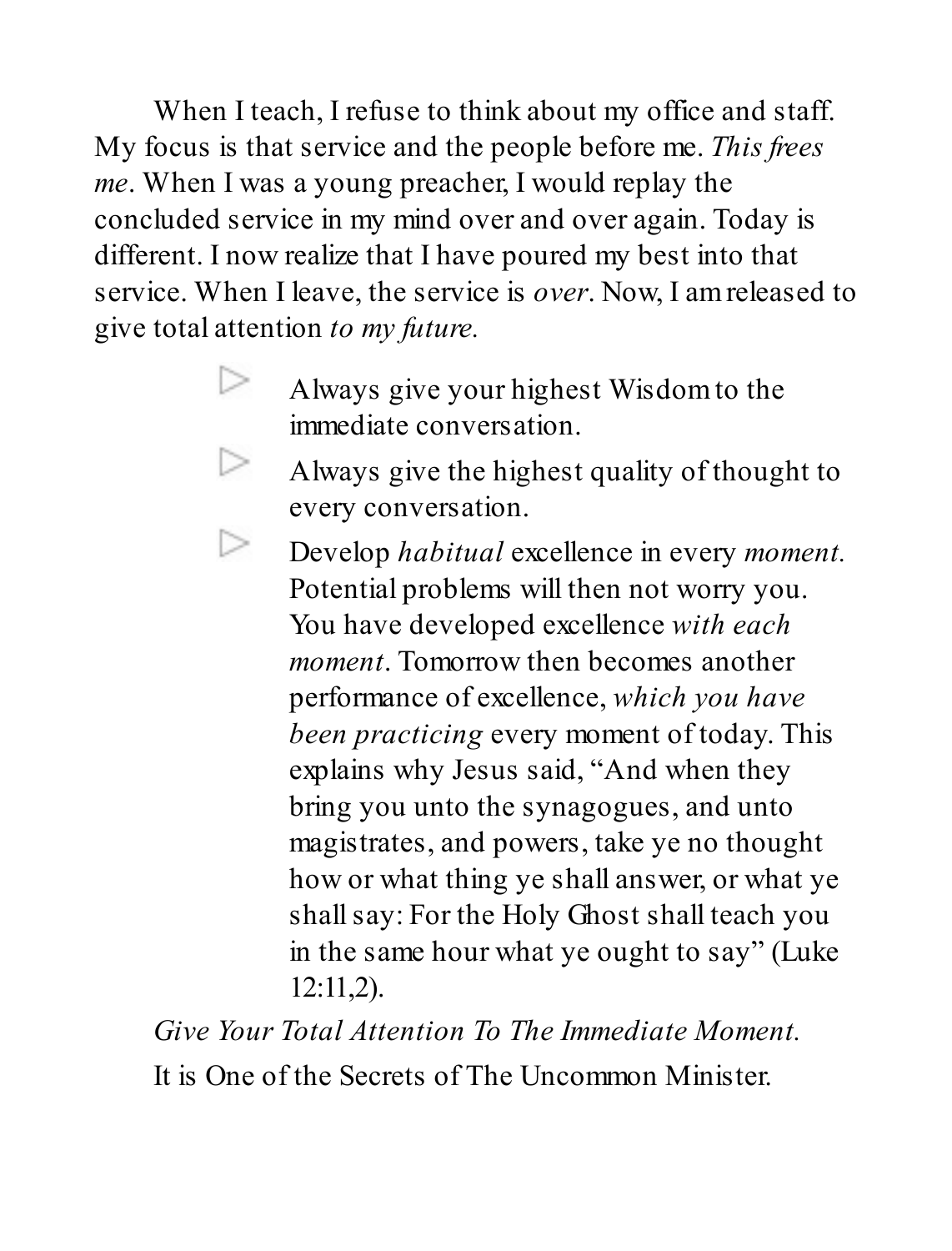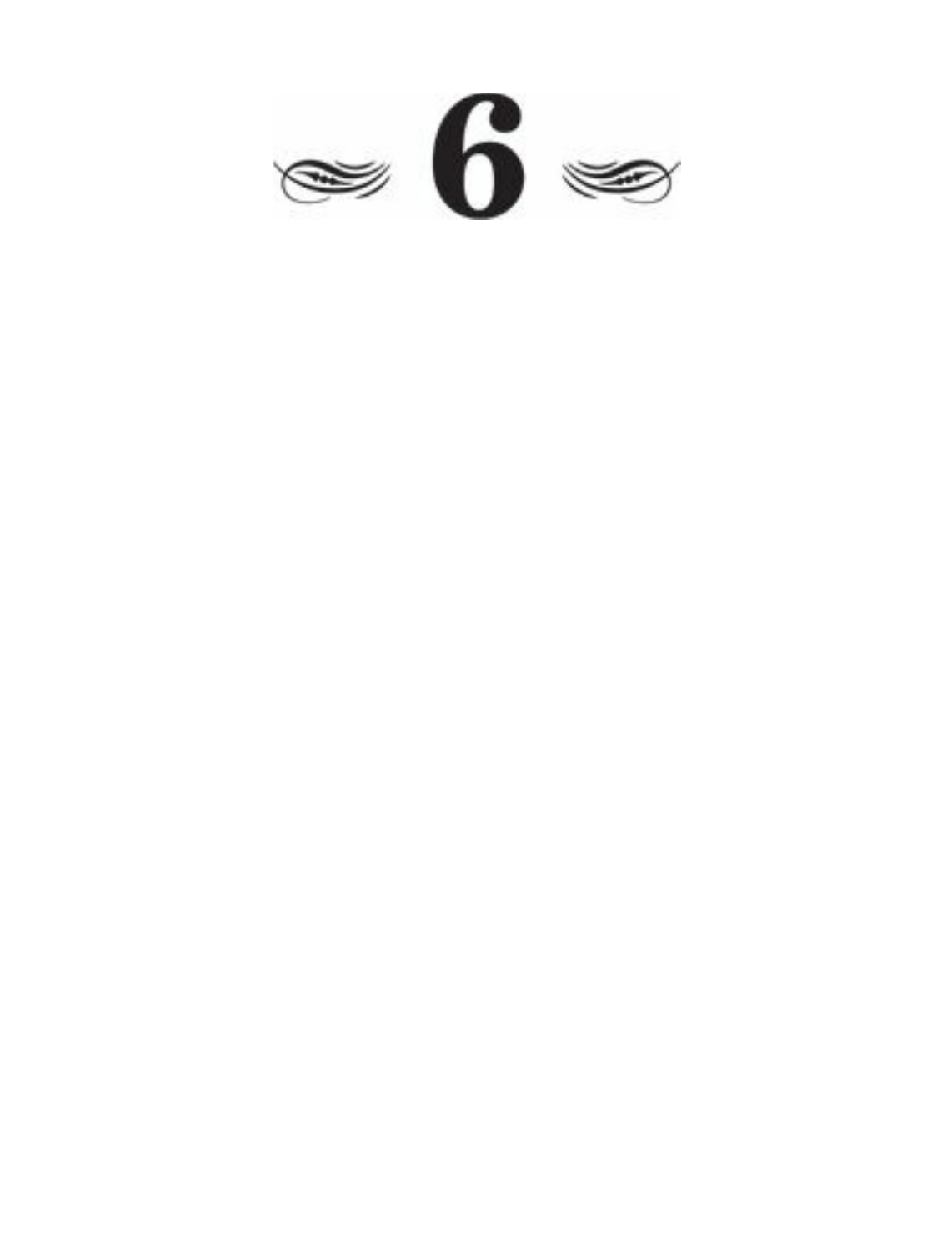#### **Find Your Greatness.**



*You contain an uncommon treasure.*

It is and invisible but irrefutable. It is your difference, your dominant gifting, and the magnet drawing others.

It is your *greatness*. "But we have this treasure in earthen vessels, that the excellency of the power may be of God, and not of us" (2 Corinthians 4:7).

God knows it. He created you. He has always known the invisible purpose for which you were created.

*Your Assignment to preach was decided in your mother's womb.* "Before I formed thee in the belly I knew thee; and before thou camest forth out of the womb I sanctified thee, and I ordained thee a prophet unto the nations" (Jeremiah 1:5).

*You are not an accident waiting to happen.*

*"*I will praise Thee; for I amfearfully and wonderfully made: marvellous are Thy works; and that my soul knoweth right well" (Psalm139:14).

*Everything inside you is known, treasured and intended for full use by your Creator.* "My substance was not hid from Thee, when I was made in secret, and curiously wrought in the lowest parts of the earth" (Psalm139:15).

*Your flaws do not necessarily prevent God from using you in ministry.* They exist to motivate your pursuit of Him. "Thine eyes did see my substance, yet being unperfect; and in Thy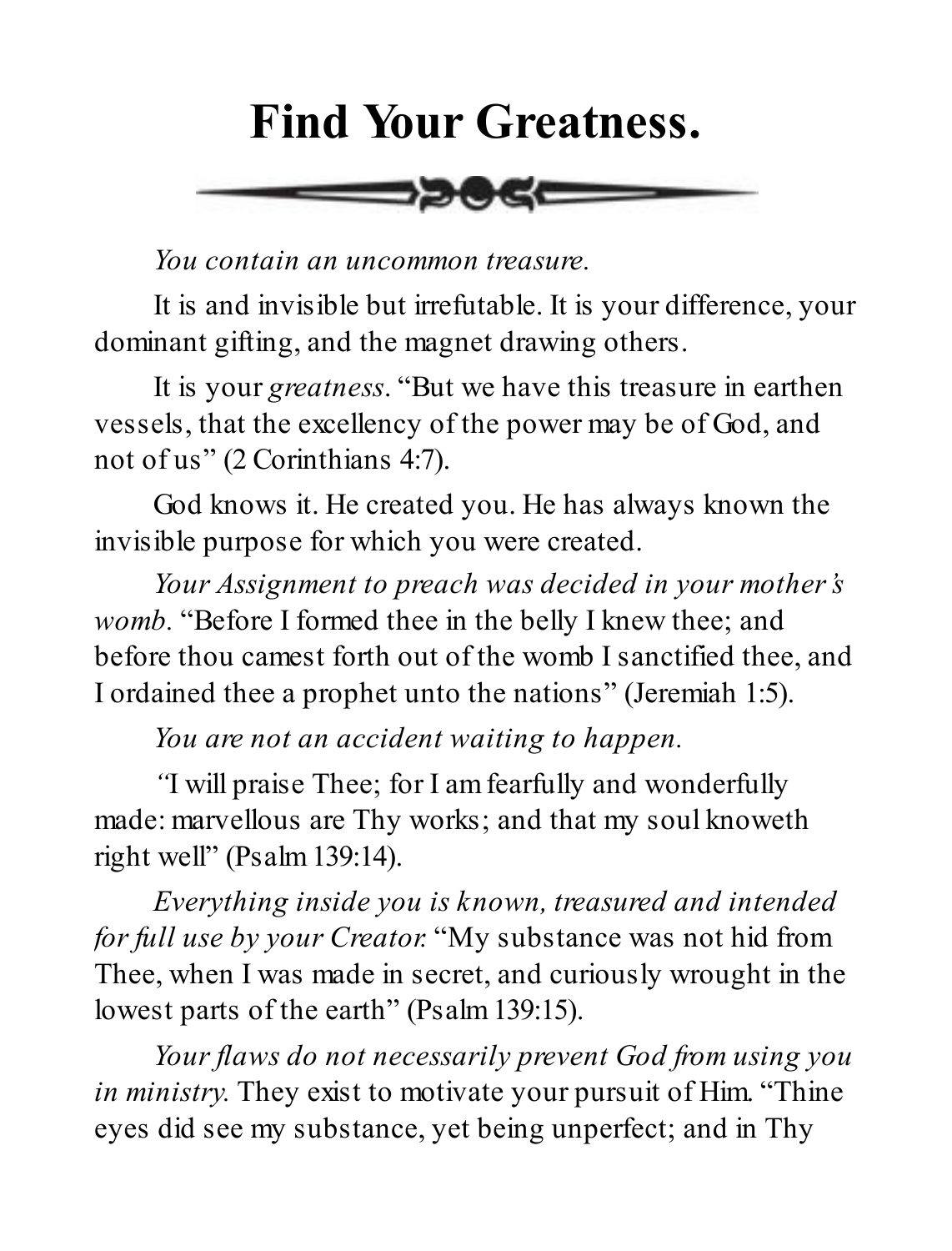book all my members were written, which in continuance were fashioned, when as yet there was none of them" (Psalm139:16).

*Your very existence excites God. "*How precious also are Thy thoughts unto me, O God! how great is the sumof them! If I should count them, they are more in number than the sand: when I awake, I amstill with Thee" (Psalm139:17,18).

Picture an author exulting over his book. The book exists. The author created it. He is excited about it whether anyone else is or not. Imagine a composer, exhilarated over a completed song. He knew its beginning and its ending. Its potential excites him.

*Your very presence energizes God*. He saw your beginning and His desired conclusion.

- $\triangleright$ God is looking at something within you *that you have never seen*.
- $\triangleright$ God is looking at something inside you that even s*atan cannot discern*.
- $\geq$ God is looking at something you contain that *you have not yet discovered*.
- $\triangleright$ 
	- God will tell you secrets satan will never hear.

 $\triangleright$ The mercies of God have not been wasted on you and your ministry. He has big plans for you life.

The forgiveness of God has validated your ministry. You are *becoming* a monument and trophy of His grace. *God boasts about you and your ministry to every demon who enters His*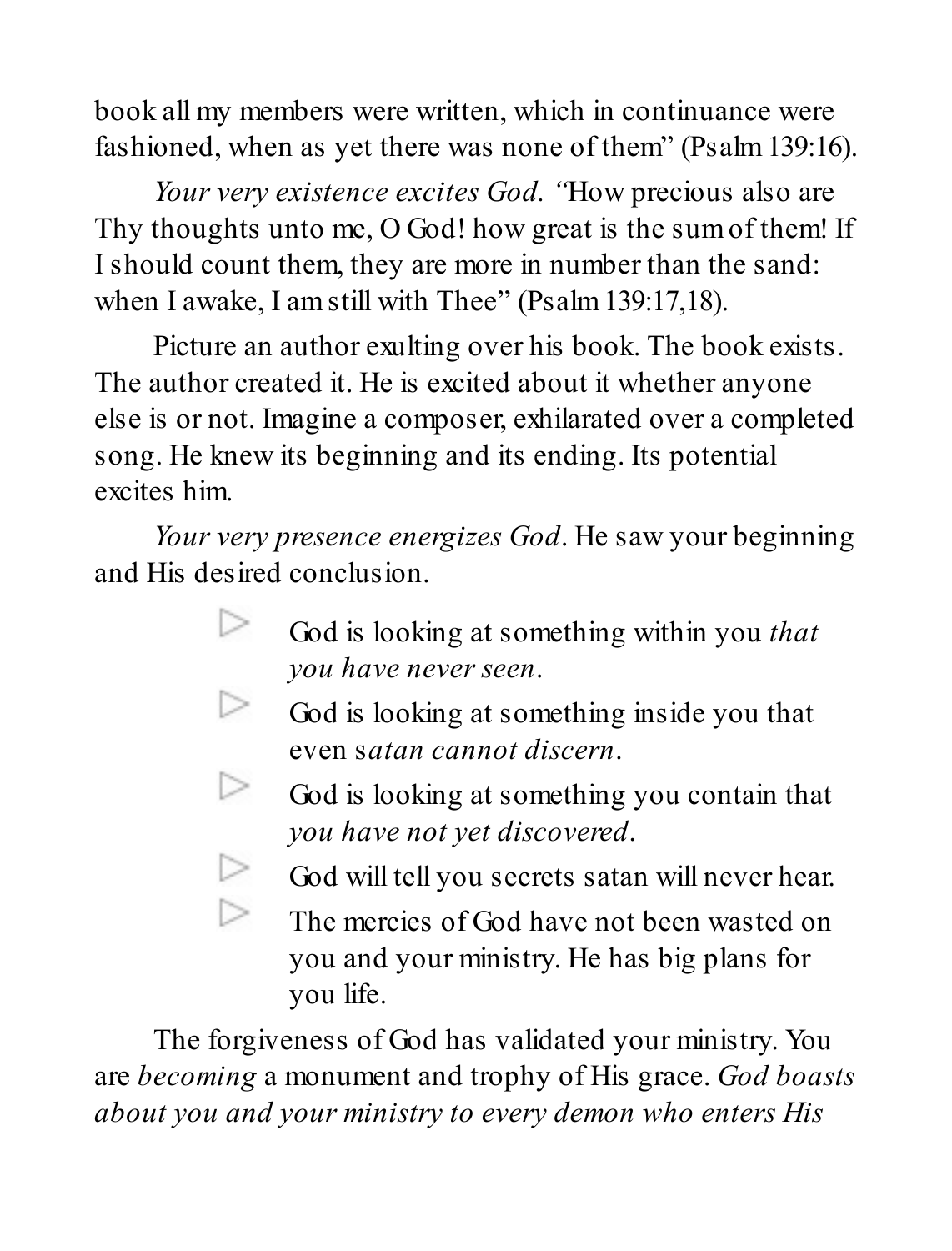#### *presence.* (Job 1:8.)

- ▷ You are looking at your *beginning.*
- $\triangleright$ God is looking at your *end*.
- $\geq$ You are studying your *flaws*.
- $\triangleright$ God is studying your *future*.
- $\triangleright$ You are studying your *enemies*.
- God is studying your *eventuality*.
- $\triangleright$  You are *awaiting* your destiny.
- God is awaiting *your discovery of it*.

*Never consult those who have not discovered the greatness within you*. Their focus will be different, their conclusions inaccurate, their counsel useless.

*Stay in the presence of the One who created you.* You will never quit feeling good about yourself when you stay in His presence. He is looking at something He considers to be remarkable. He planted this greatness within you while you were yet in your mother's womb.

David discerned his greatness and willingly confronted Goliath.

Soldiers saw brashness; the Holy Spirit saw *boldness*.

Soldiers saw anger; God saw justice.

Joseph discerned his greatness.

His brothers saw pride; God saw *passion.*

The brothers saw a threat; God saw a *throne*.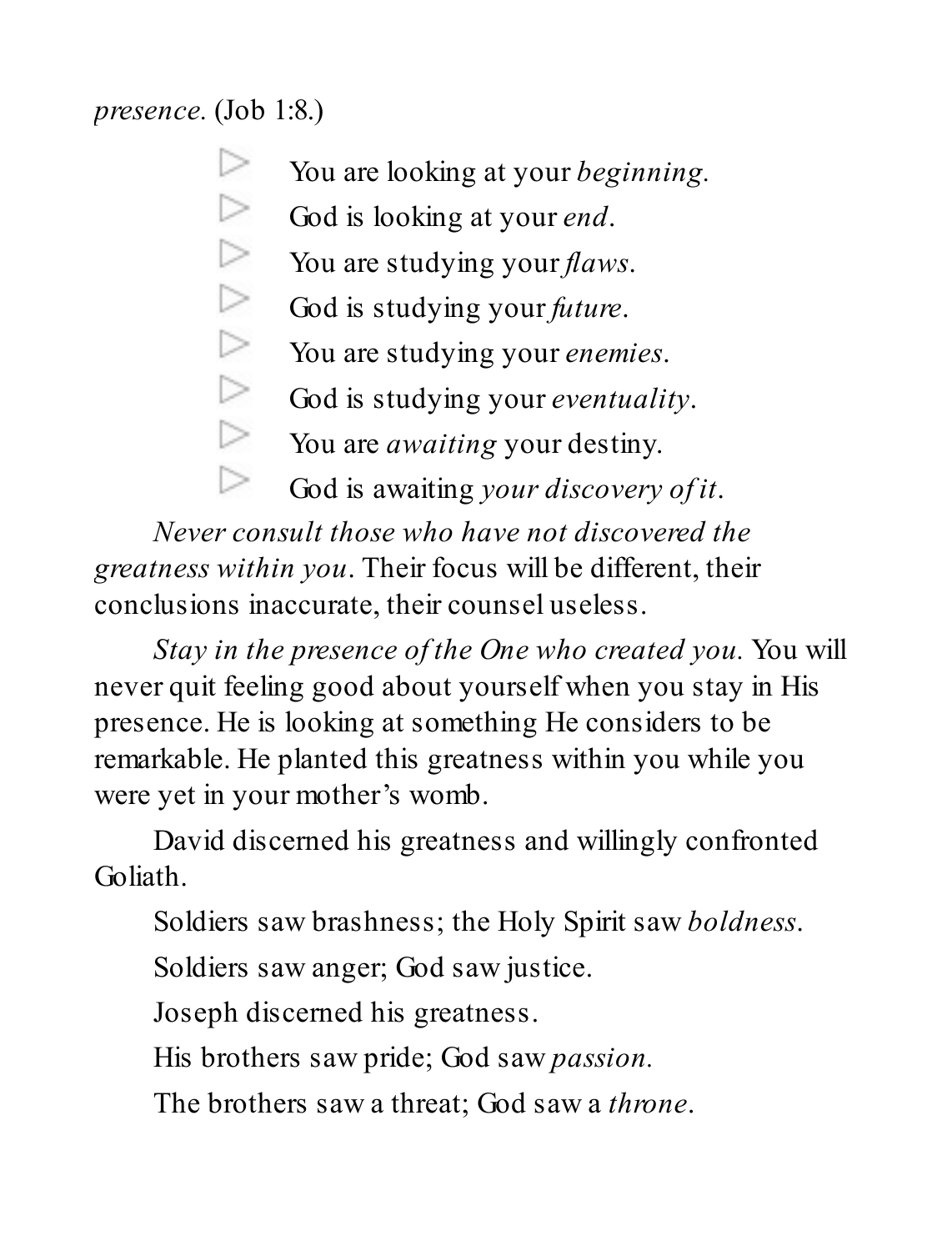*The opinion and observation of others is not the foundation for your greatness.* So, stop pursuing their approval. God is looking at something inside you they *cannot see*, *refuse* to see, and may *never* see.

The brothers of Jesus could not discern His *Divinity*.

The brothers of Joseph could not *interpret his dream* properly.

The brothers of David could not *imagine him* as a soldier.

The friends of Job could not discern the satanic scenario *before his crisis*.

Haman could not even discern the nationality of Esther.

Nobody is completely accurate in their assessment of you. *Nobody.*

Your flaws are *much less* than they imagine.

Your greatness is *far greater* than they will ever discern.

The Holy Spirit *alone* has accurately assessed your *future*, your passion, and the *willingness* of your heart to become great. That's why He keeps reaching, pursuing and developing you in the midst of every attack and crisis.

God never *gives up* on you.

God never *quits looking at you*.

God never *changes His plans* toward you.

God never quits believing in your future.

Remember this continuously, God is seeing something inside you that keeps Himexcited and involved. It's something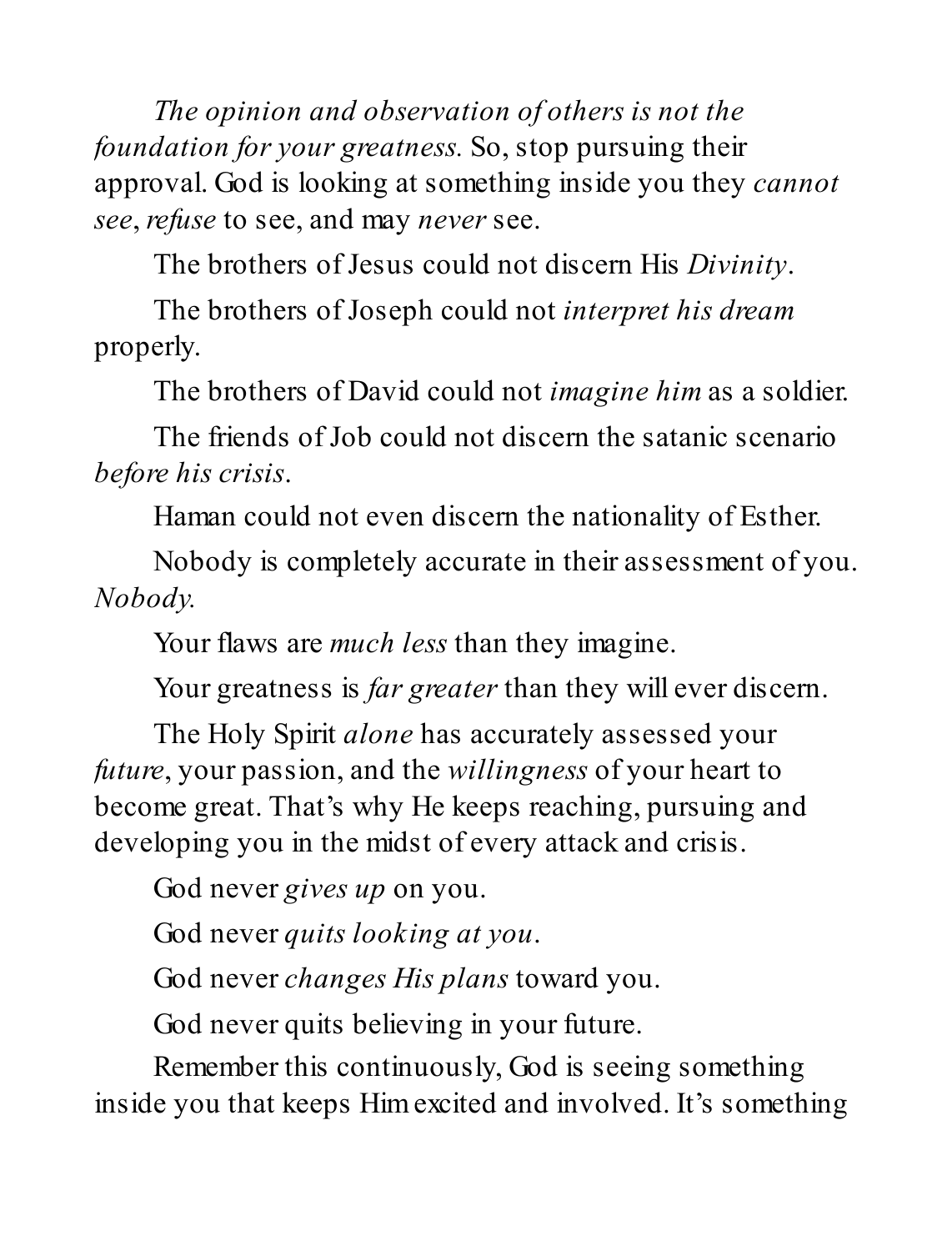nobody else can see.

*Find Your Greatness.*

It is One of the Secrets of The Uncommon Minister.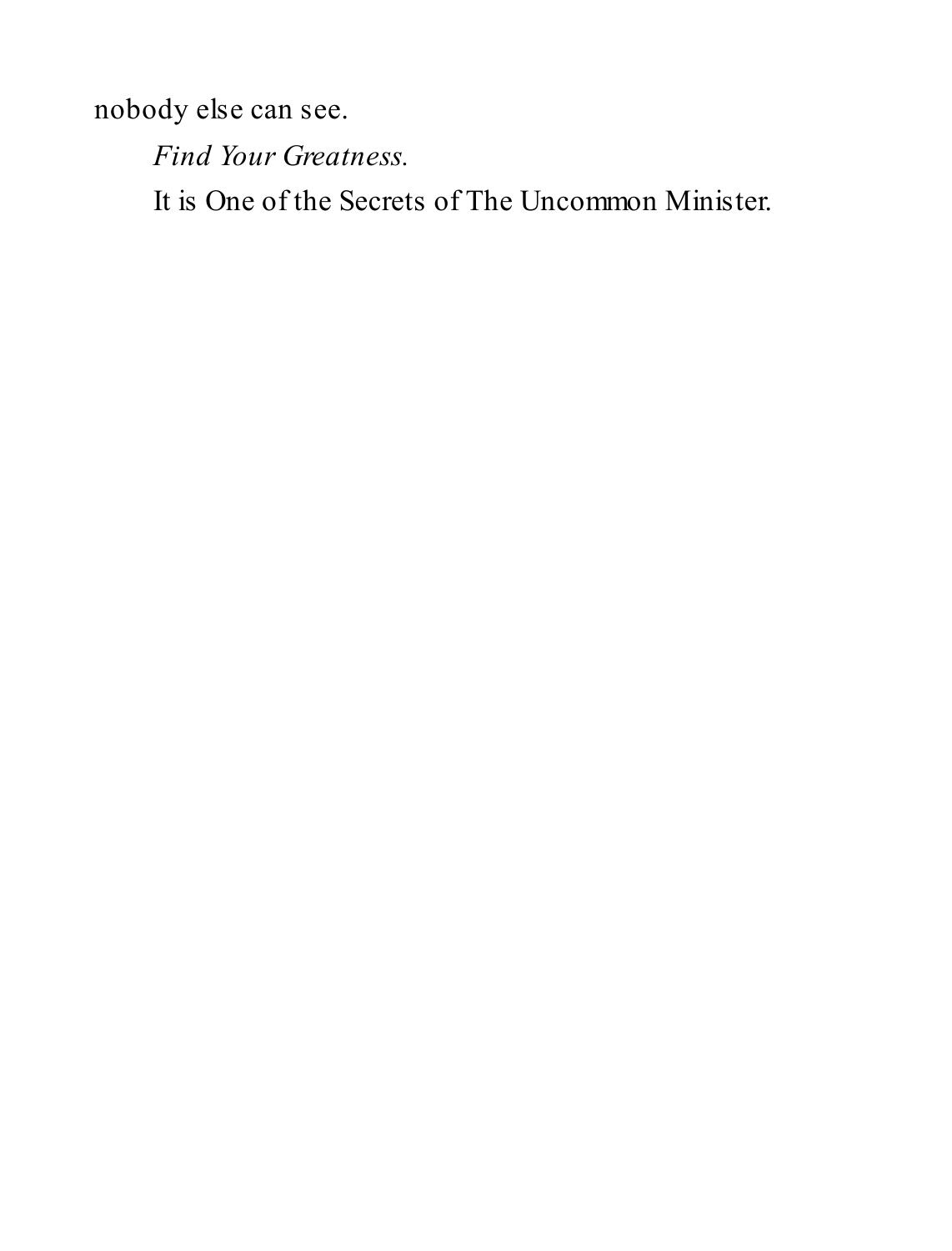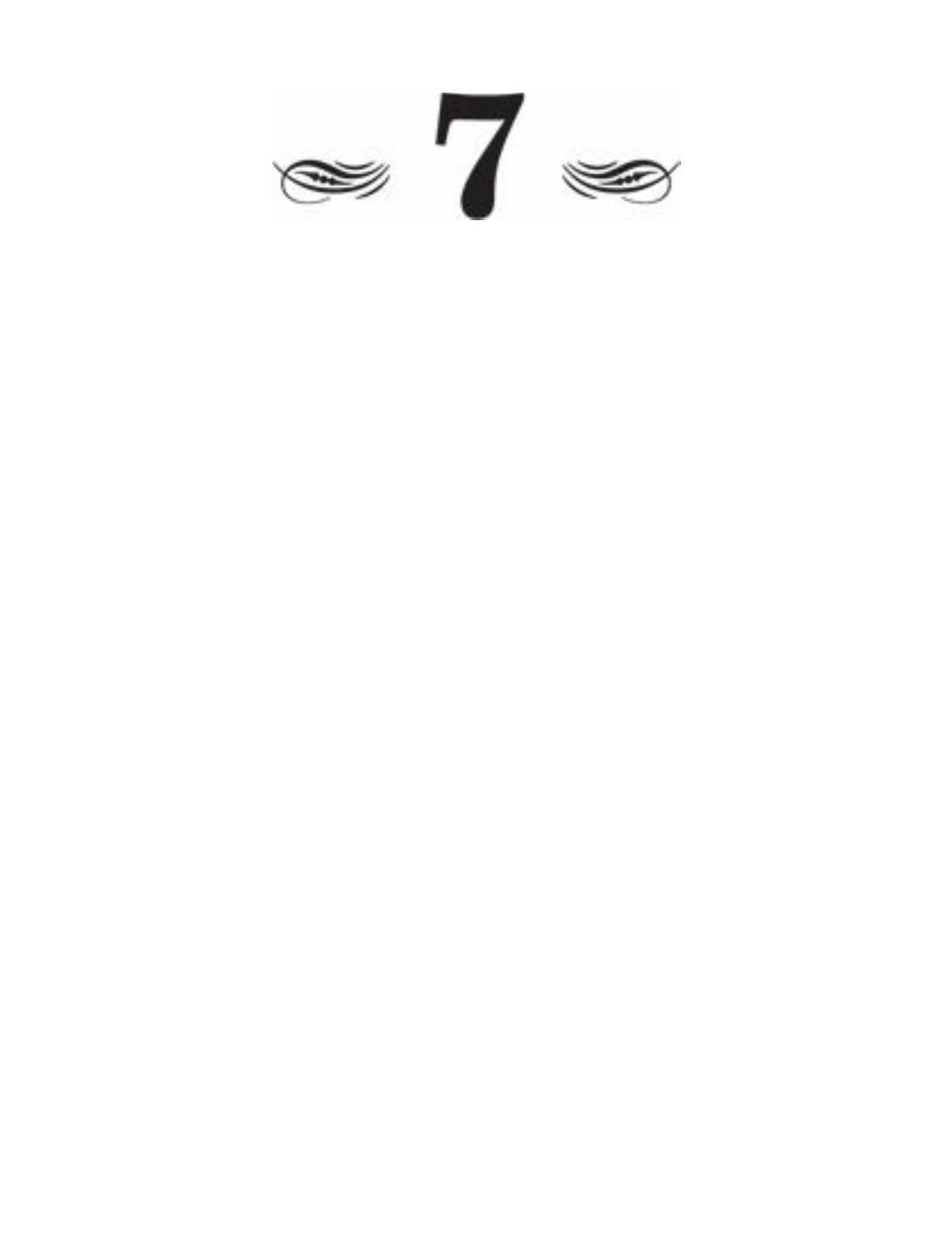## **Teach Your People The Power of Asking.**



*Asking is the key to receiving.*

Jesus made this very clear. "Ask, and it shall be given you; seek, and you shall find; knock, and it shall be opened unto you. For everyone that asketh receiveth; and he that seeketh findeth; and to him that knocketh it shall be opened" (Matthew 7:7,8).

Many *desire* more money.

Many *wish* for more money.

Many *dream* about more money.

But, they never have understood the *power of asking*, and asking *specifically*.

"I really need more money," one elderly lady told me late one night after a lecture.

"How much are you needing?" I asked.

"Oh, I just need more!"

She was even more persistent. "I just need more, that's all!"

Finally, I pulled a nickel out of my pocket and handed it to her saying, "Your prayers just got answered." You see, she wanted more, and I gave her more. But, she never asked for a *specific* amount.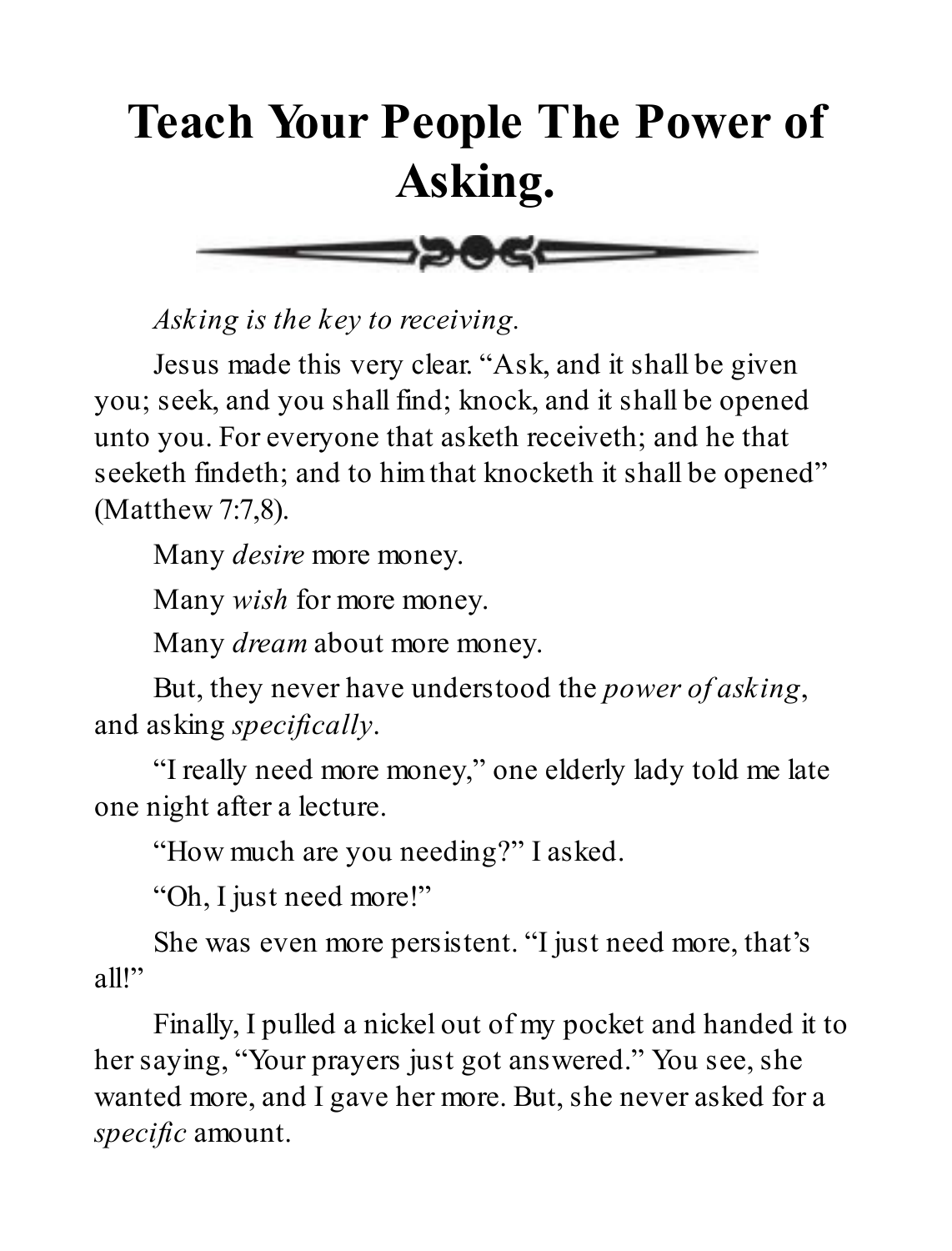1. *Many Rebel Against Asking*. Asking is an agitation to them. You see, asking really is a portrait of humility. When you ask somebody for something, you are admitting lack and limitation. That is not taught in our society today.

Self confidence is often the currency in the world of success.

Asking is considered to be a weakness. Yet, it is the Golden Key to receiving.

2. *Many Refuse To Ask God For A Financial Harvest.* Why? They have disobeyed Himand every instruction He has given and know it. This destroys their bravado and boldness. You can only be bold when you know you are right.

When you have ignored faithful church attendance. tithing and putting God first, you usually lack the audacity to approach Himfor anything. It's very difficult to spend Sundays on your boat in the lake and then feel comfortable to ask Him for money on Monday morning.

3. *Many Refuse To ask God For Specific Amounts Of Income.* Why? They do not know how much they even owe their creditors.

Many years ago a young man came to me in desperation. He said, "I'mgoing bankrupt. I'mgoing to lose everything I have. Would you help me?"

"Tell me exactly how much you owe your creditors," I replied.

He looked puzzled and bewildered. "I have no idea how much money I owe."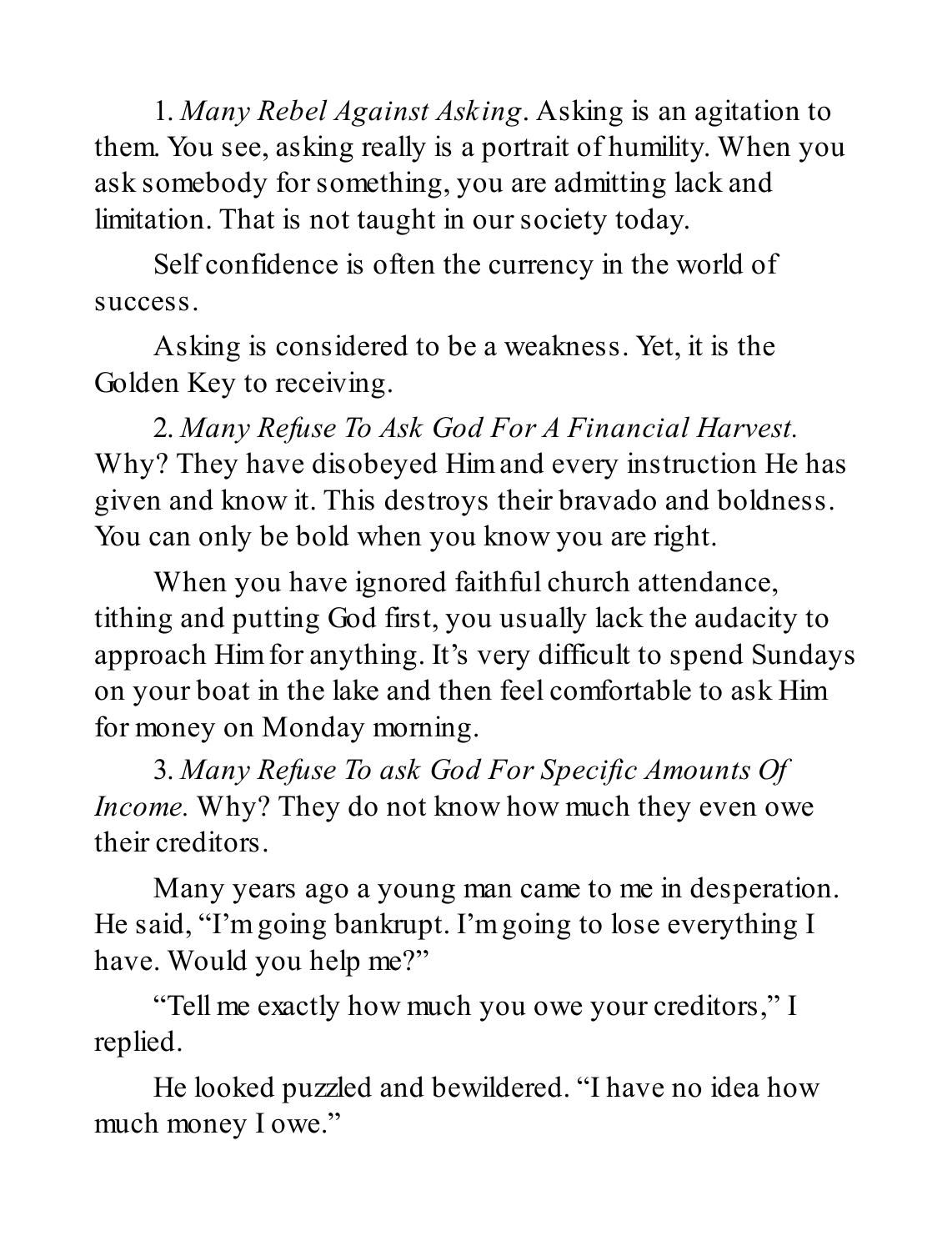"Well, sit down and make me a list of each person that you owe, the amount you owe them, and how much you can set aside each month to pay themoff completely."

He took the conversation another direction. I brought him back to it.

"Stop beating around the bush. Sit down and make me a list of what you actually owe. You cannot use your faith without a target. *Faith requires an instruction*. If faith has an option, it will not work. Faith must be given a specific Assignment." "A double minded man is unstable in all his ways" (James 1:8).

4. *Many Refuse To Ask God In Faith.* They whine, cry and even weep bitterly in church services. But, they refuse to wrap their request with the garments of faith and *expectation*. "Without faith it is impossible to please Him: for he that cometh to God must believe that He is, and He is a rewarder of them that diligently seek Him" (Hebrews 11:6).

*God wants to be believed.* His only pain is to be doubted. His only pleasure is to be believed. Every effort of God has one focus—to find a person who believes what He says.

- $\triangleright$ God has an obsession *to be believed.*
- God *destroys* those who doubt.
- $\geq$ God *rewards* those who believe. (See Deuteronomy 28:1-14.)

*Tears* alone do not move God.

*Desperation* does not move God.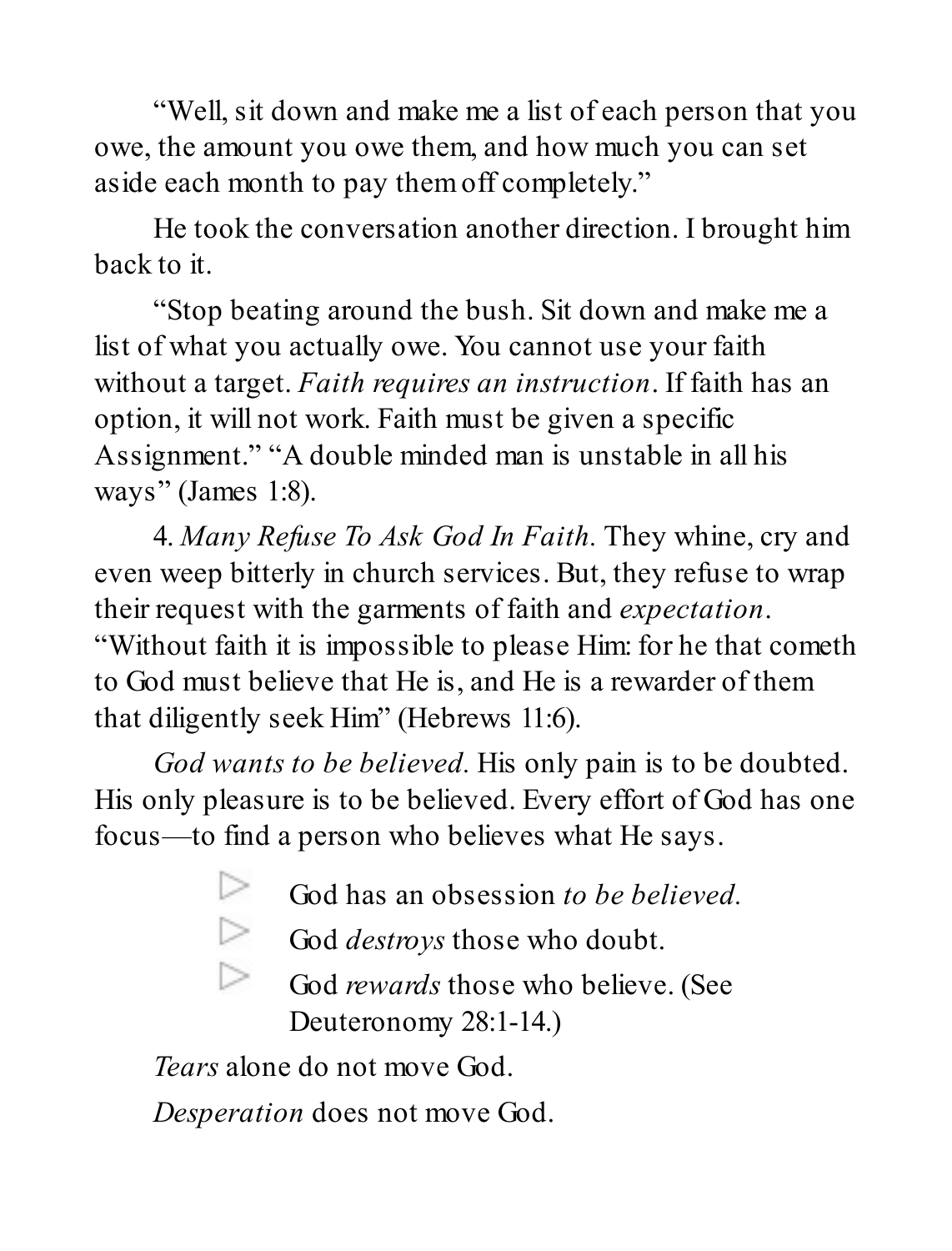*Manipulation* does not move God.

*Education* does not influence God.

*Faith is the only force that impresses God to do miracles.* You must ask in faith. Faith comes when you hear God talk. "So then faith cometh by hearing, and hearing by the Word of God" (Romans 10:17).

5. *Some Do Not Ask Because They Believe That Provision Is Sovereign, Based On The Whim Or Impulses Of God.*

"Mike, if God wants me to have money, He will give it to me"

So, I replied to this brother, "That means had He wanted you to comb your hair this morning, He would have combed it for you. If He wanted you to wear clothes, you would not have been born naked." How absurd! God wants everyone saved, doesn't He? But many are going to hell. Your will is involved. Provision is a *choice*.

6. *Some Do Not Ask God For A Financial Harvest Because They Believe That Money Is A Trap.*

"Don't you think satan gives people a lot of money, so they will go back on God?"

I replied to this lady, "If money can make you backslide, why hasn't satan overdosed you with it?" If money could cause you to move away fromGod, satan would back a semitruck to your house and unload \$100 bills all over your yard.

7. *Many Never Ask God For Financial Wisdom.* They never enter the Secret Place before making major purchases such as a house or an automobile. They never consider fasting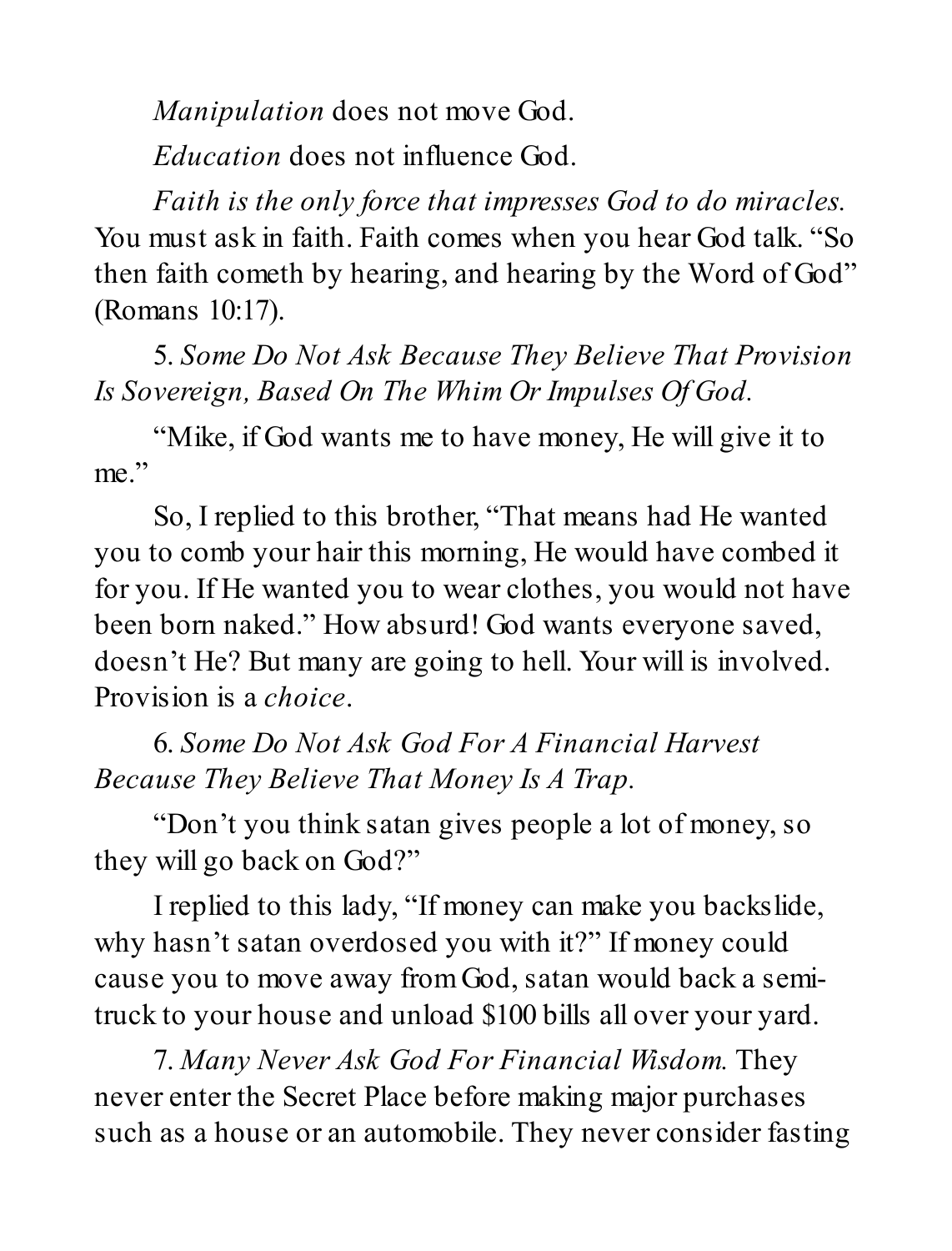three days before accepting a new job. They depend on their own mind and perception. They ignore the Holy Spirit who will advise themin all things.

*The early disciples asked the Holy Spirit about everything, even the places they should minister.* Read these fascinating words, "As they ministered to the Lord, and fasted, the Holy Ghost said, Separate me Barnabus and Paul for the work whereunto I've called them. And when they had fasted and prayed, and laid their hands on them, they sent themaway. So they, being sent forth by the Holy Ghost, departed unto Seleucia; and from thence they sailed to Cyprus" (Acts 13:2-4).

They were not moved by the needs of people.

They were moved by *the voice of the Spirit.*

They did not go where they were *needed*.

They went where they were *commanded*.

8. *Many Refuse To Ask For A Specific Miracle.*

"I really need a house," said a young man one night.

"Describe the house you're asking God to provide, " was my reply.

"Oh, just anything. I just need a house."

You know, God could have given hima dog house and he would not be able to complain. If you are asking God for a specific house, peruse magazines until you find exactly the house you have been asking God to provide. *Focus your faith for it.* If you're asking God for a specific automobile, find the color, the model and the specific car in some magazine and hold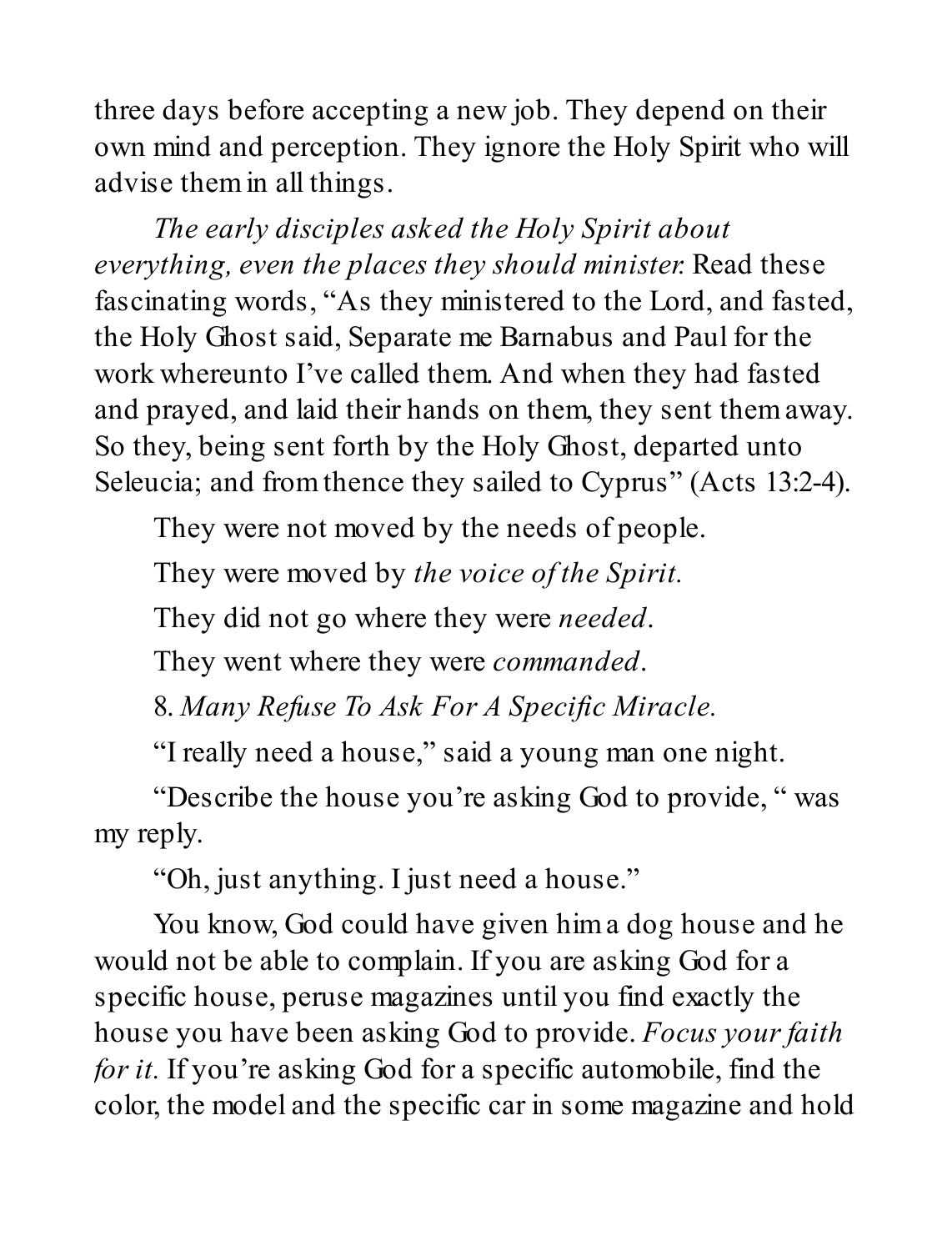that page up to God in intercession daily and claimit in your future.

If you are asking God for a specific financial miracle, post the amount on your bulletin board. Informyour circle of intercessors. Hold that sheet of paper high in prayer during your seasons of intercession.

Clarify. Be specific. Focus your faith with precision. Faith will not respond to an uncertain sound. God responds to directness. Persistence. Tenacity.

9. *Few Really Know What They Want Financially Out Of Life.* Precision is rare in conversations. I have set at restaurant tables while friends have looked into the face of a waitress they have never met in their life and asked, "What do you think I should eat today?" It puzzles me.

I have seen friends purchase clothes that the *salesman* liked! In fact, a salesman that they had never even met before in their lifetime. Think about it! Someone they'd never met making decisions about the clothes they are wearing!

When you ask God for anything:

Ask *specifically*. Ask *persistently*. Ask *expectantly*. Ask *largely*. Ask *honestly*. *Teach Your People The Power Of Asking.* It is One of the Secrets of The Uncommon Minister.